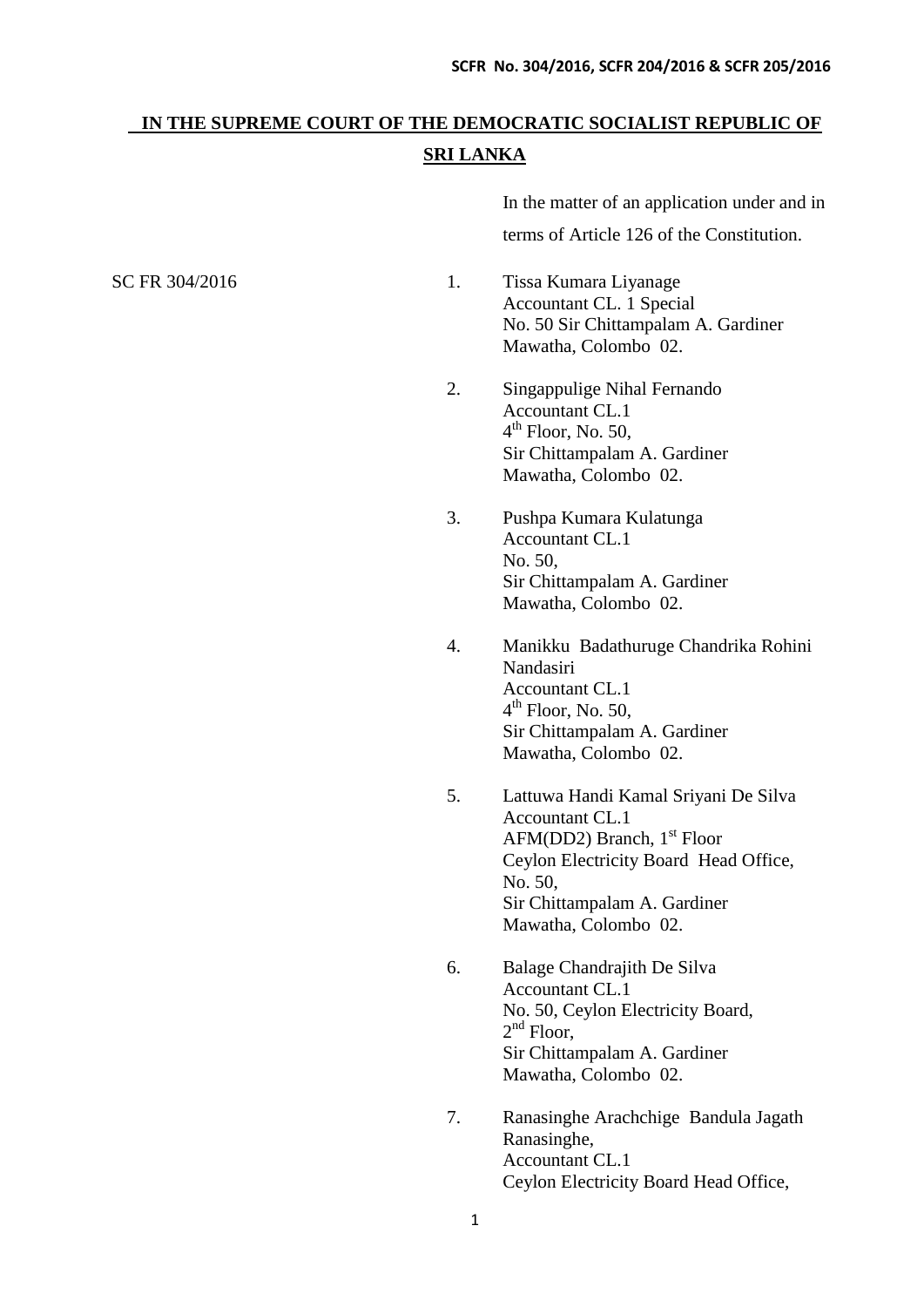$6<sup>th</sup>$  Floor Sir Chittampalam A. Gardiner Mawatha, Colombo 02

- 8. Hettiarachchige Anoma Indrani Geethika Hettiarachchi Accountant CL.11 GR 1. 7<sup>th</sup> Floor, P.O.Box 540, Sir Chittampalam A. Gardiner Mawatha, Colombo 02.
- 9. Jayasundera Mudiyanselage Dayananda Wijeweera, Accountant CL.11 GR 1. No. 50, Sir Chittampalam A. Gardiner Mawatha, Colombo 02.
- 10. Wasalamuni Arachchillage Krishan Dhammika Premathilake Accountant CL.11 GR 1 Ceylon Electricity Board Head Office, 6 th Floor, Colombo 02
- 11. Himali Dhammika Kumudumali Hewage Accountant CL.11 GR. 1 No. 22, Udumulla Passage , Pagoda Road, Nugegoda.
- 12. Thushari Renuka Thrimavithana Accountant CL11 GR 1, No. 644, Sri Jayewardenepura Mawatha, Ethulkotte 10100.
- 13. Withana Appuhamilage Anura Samantha Accountant CL.11 GR.11 Accountant Cash Office 1 st Floor, Ceylon Electricity Board, Colombo 02.
- 14. Dholakarage Wilbert Fernando Accountant CL.11 GR11 Ceylon Electricity Board, Officer of the AFM (DD1), 6<sup>th</sup> Floor, P.O.Box 540 Colombo 02.
- 15. Haupe Liyanage Anura Kithmi Kandanaarachchi Accountant CL.11 GR.11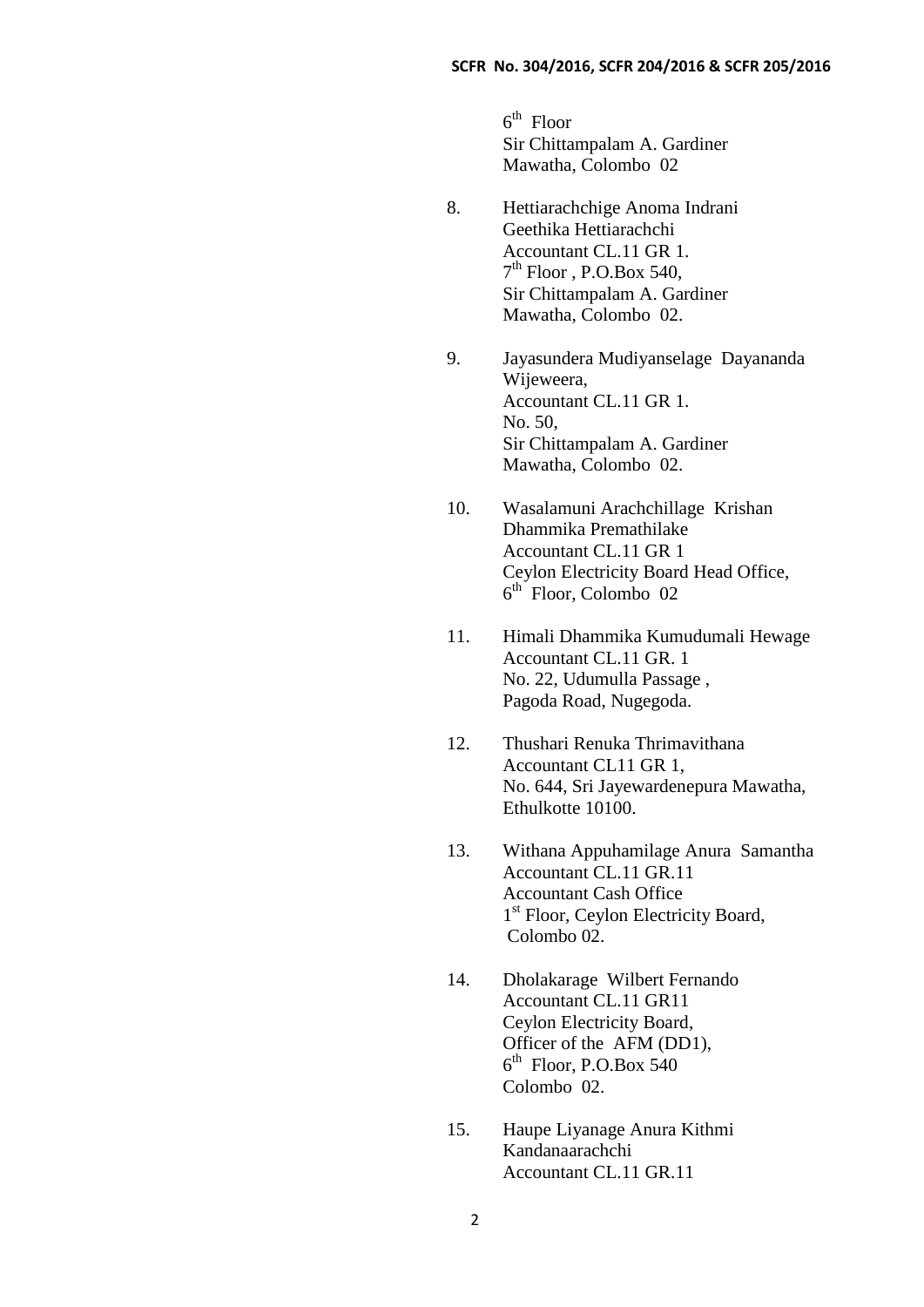Finance Division Ceylon Electricity Board Head Office, 6 th Floor, Colombo 02.

- 16. Aguragaha Kanaththege Geethani Champika, Accountant CL.11 GR 11. 4<sup>th</sup> Floor, No. 50, Sir Chittampalam A. Gardiner Mawatha, Colombo 02.
- 17. Weerarathna Mahavidana Muhamdiramge Ladisha, Accountant CL.11 GR 11. No. 50, Sir Chittampalam A. Gardiner Mawatha, Colombo 02
- 18. Prabha Chandramukee Munasinghe Accountant CL.11 GR 11. No.79-1-A, Land Mark Building, Colombo 03.
- 19. Awanthi Nirosha Herath Accountant CL.11 GR 11  $2<sup>nd</sup>$  Floor, No. 50, Sir Chittampalam A. Gardiner Mawatha, Colombo 02.
- 20. Inoka Sudarshani Wickremasinghe Jayasekera Accountant CL.11 GR 11 No. 50, Sir Chittampalam A. Gardiner Mawatha, Electricity Board, Colombo 02.
- 21. Ruvini Kiriwendula Accountant CL.11 GR 11 Ceylon Electricity Board, 2nd Floor, No. 50, Sir Chittampalam A. Gardiner Mawatha, Colombo 02.
- 22. Kandana Arachchige Dona Subhani Kaushalya, Accountant CL.11 GR 11 Ceylon Electricity Board No. 50, Sir Chittampalam A. Gardiner Mawatha, Colombo 02.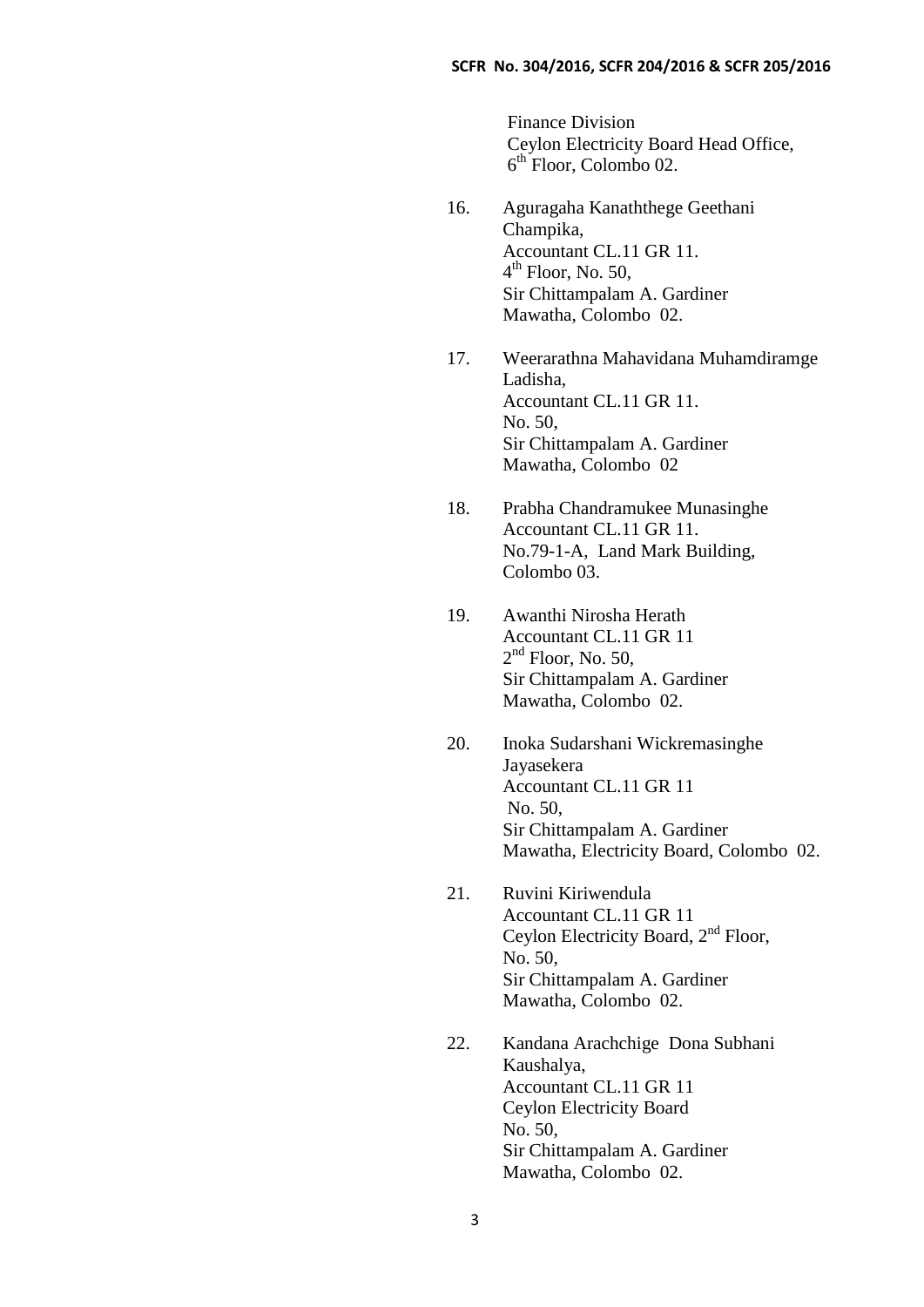- 23. Merenchige Dona Prabodhini Shanika Kumari Accountant CL.11 GR 11 No. 50, Ceylon Electricity Board Sir Chittampalam A. Gardiner Mawatha, Colombo 02.
- 24. Dissanayake Mudiyanselage Sumitra Nandana Kumara Bandara Accountant CL.11 GR 11 No. 50, Ceylon Electricity Board, Sir Chittampalam A. Gardiner Mawatha, Colombo 02.
- 25. Hasitha Ranahansi Priyanwada Pathberiya Accountant CL.11 GR 11 No. 50, Sir Chittampalam A. Gardiner Mawatha, Colombo 02.
- 26. Gayan Eranga Hatharasinghe Accountant CL.11 GR 11 No. 340, R.A. de Mel Mawatha, Colombo 03.
- 27. Makulpagoda Gedera Geetha Kumari Jayawardena, Accountant CL.11 GR 11 Ceylon Electricity Board, Office of the AFM(DD1)  $6<sup>th</sup>$  Floor P.O. Box 540, Colombo 02.
- 28. Alubomulla Liyanage Dinusha Lakmali Accountant CL.11 GR 11 AFM (DD2) Branch  $1<sup>st</sup>$  Floor, Ceylon Electricity Board Head Office, No. 50, Sir Chittampalam A. Gardiner Mawatha, Colombo 02
- 29. Alankarayalage Nayomi Sandamali Bandara Accountant CL.11 GR 11 No. 98, Fife Road Colombo 05.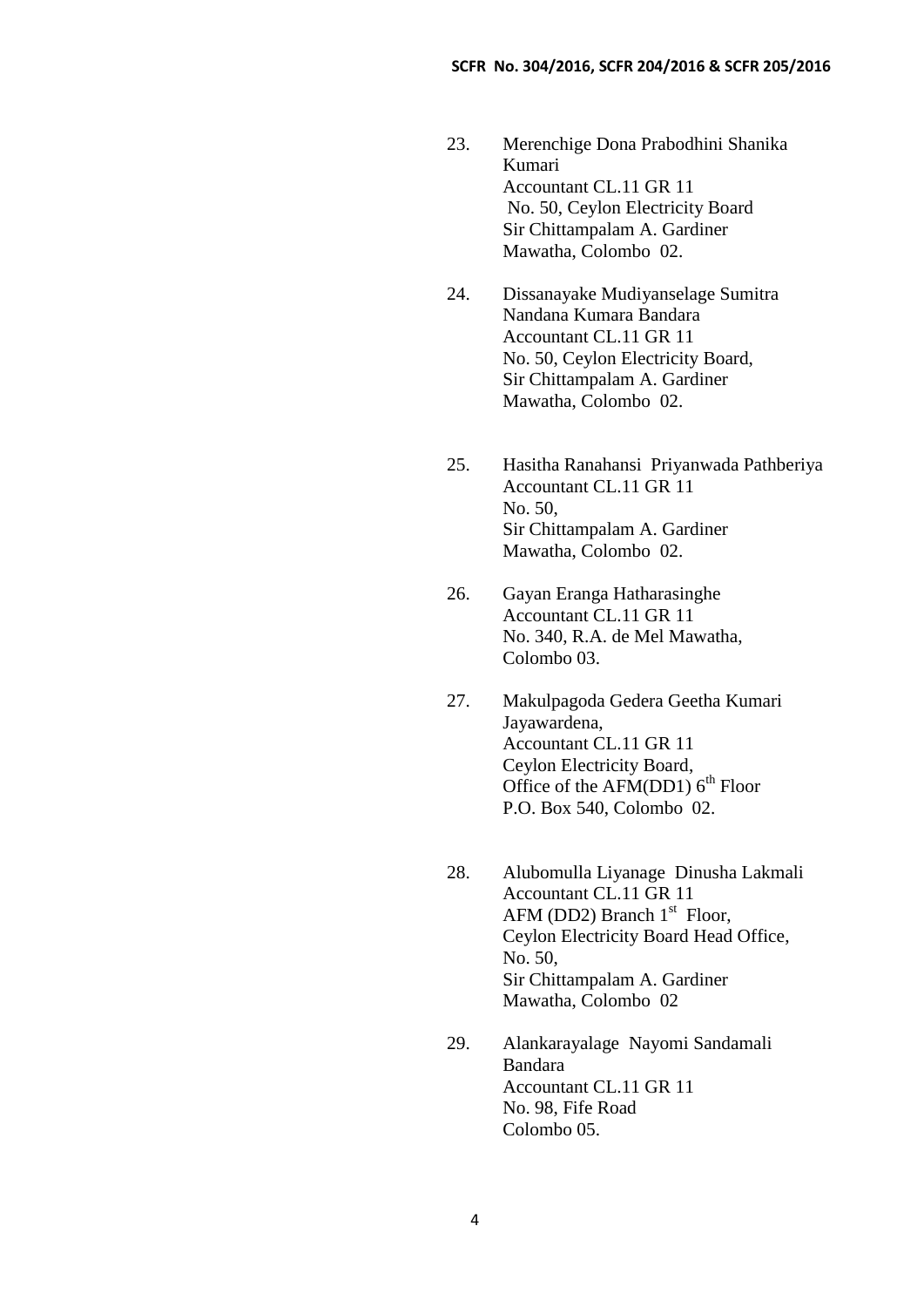- 30. Kumarasinghe Arachchige Niluka Kumarasinghe Accountant CL.11 GR 11 No. 385,  $6^{\text{th}}$  Floor, Land Mark Building Colombo 03.
- 31. Dimuthu Damayanthi Don Attygala Accountant CL.11 GR 11 Ceylon Electricity Board  $6<sup>th</sup>$  Floor P.O. Box 540 Sir Chittampalam A. Gardiner Mawatha, Colombo 02
- 32. Neelani Hallinna Guruge Accountant CL11 GR.11 No. 263/2, 1/1, Galle Road, Colombo 03.
- 33. Deshabanduge Lakshman Accountant CL.11 GR 11 4<sup>th</sup> Floor, No. 50, Sir Chittampalam A. Gardiner Mawatha, Colombo 02
- 34. Herath Mudiyanselage Amarasinghe Accountant CL.11 GR 11 P.O. Box 540,  $2<sup>nd</sup>$  Floor P.F. Branch Ceylon Electricity Board Colombo 02
- 35. Ratnasingam Baraneetharan Accountant CL.11 GR 11 Ceylon Electricity Board 2<sup>nd</sup> Floor No. 50, Sir Chittampalam A. Gardiner Mawatha, Colombo 02.
- 36. Ramanayake Hewa Belpage Malithie Malanie. Accountant CL.11 GR 11 AFM(DD2) Branch,  $1<sup>st</sup>$  Floor Ceylon Electricity Board Office, No. 50, Sir Chittampalam A. Gardiner Mawatha, Colombo 02.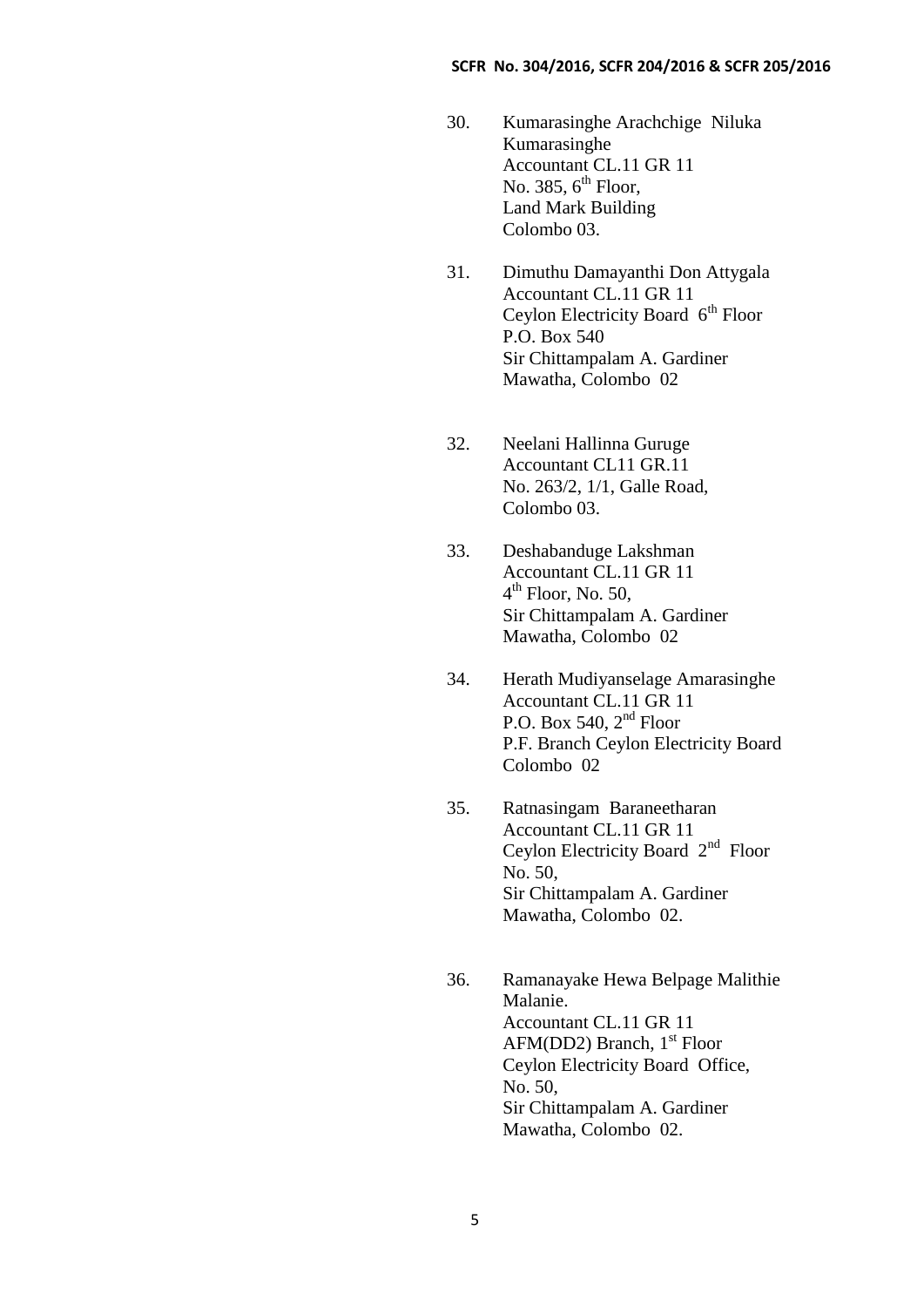- 37. Thiyambarawaththa Kattadiralage Gayani Thiyambarawaththa Accountant CL.11 GR 11 No. 50, Sir Chittampalam A. Gardiner Mawatha, Colombo 02.
- 38. Dharshaka Ranga Jayasinghe Accountant CL.11 GR 11 Ceylon Electricity Board Meethotamulla Road, Kolonnawa.
- 39. Hannagige Iroshini Sandamali Soysa Accountant CL.11 GR 11 No. 340, R.A. de Me. Mawatha, Colombo 03.
- 40. Ratnayake Mudiyanselage Vindya Nilushi Ratnayake, Accountant CL.11 GR 11 Ceylon Electricity Board Office of the AFM (DD1),  $6<sup>th</sup>$  Floor P.O. Box 540 Colombo 02.
- 41. Imihamy Mudiyanselage Sujeewa Achala Kumari, Accountant CL.11 GR 11 AFM (DD-01) Branch  $6<sup>th</sup>$  Floor Sir Chittampalam A. Gardiner Mawatha, Colombo 02.
- 42. Hettiarachchige Anura Accountant CL.11 GR 11  $AFM(DD2)$  Branch  $1<sup>st</sup>$  Floor, Ceylon Electricity Board Head Office No. 50, Sir Chittampalam A. Gardiner Mawatha, Colombo 02.
- 43. Fathima Asmath Alavi Accountant CL.11 GR 11 No. 385,  $6^{\text{th}}$  Floor, Land Mark Building, Colombo 03.
- 44. Roitha Weerasinghe Accountant CL.11 GR 11 No. 17, Bullers Lane , Colombo 07.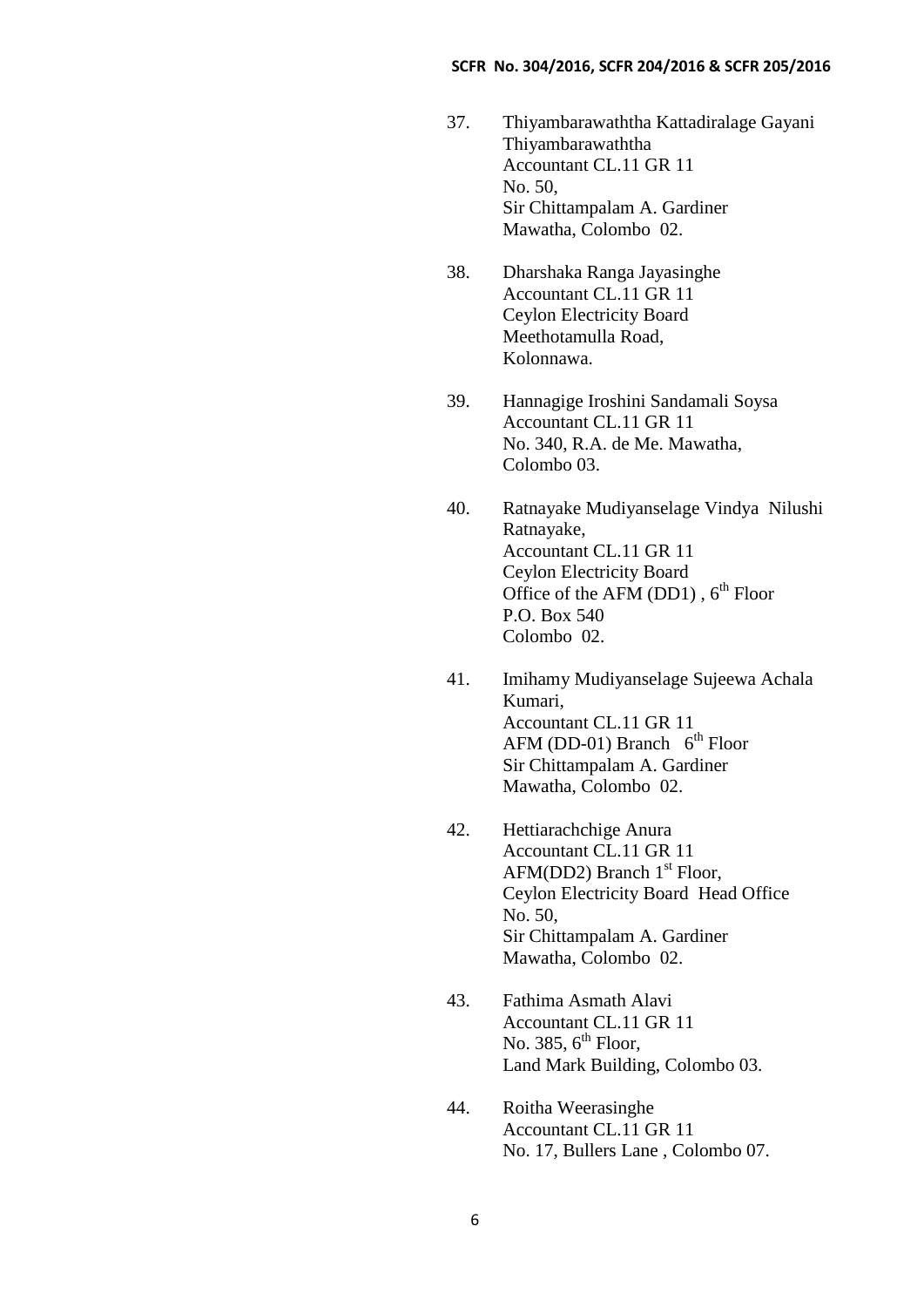- 45. Walagama Polpalandeniya Gedera Chandima Sagarika Jayalath Accountant CL.11 GR 11 No. 644, Sri Jayawardenapura Mawatha, Ethulkotte, 10100
- 46. Dinusha Lakmali Mayadenne Accountant CL.11 GR 11 No. 280 Kandy Road, Kiribathgoda.
- 47. Himihami Mudiyanselage Kanchana Bandara Wanninayake Accountant CL.11 GR 11 No. 280 Kandy Road, Kiribathgoda.
- 48. Warsha Hannadige Susantha Kumara Accountant CL.11 GR 11 No. 127, Matara Road, Galle.
- 49. Nawaratne Mudiyanselage Sandya Kumari Nawaratne, Accountant CL.11 GR 11 Generation HQ, New Kelani Bridge Road, Kolonnawa.
- 50. Malalwa Arachchige Don Samoshi Vimarshanee Accountant CL.11 GR 11 No. 644, Sri Jayawardenapura Mawatha, Ethulkotte,
- 51. Handu Gamage Ajith Priyantha Accountant CL.11 GR 11 No. 09. New Town , Ratnapura
- 52. Bothalegama Samantha Kumara. Accountant CL.11 GR 11 No. 09. New Town , Ratnapura
- 53. Kithulgodage Krishani Champika Karunasena, Accountant CL.11 GR 11 No. 644, Sri Jayawardenapura Mawatha, Ethulkotte,
- 54. Matarage Indika Udayani Accountant CL.11 GR 11 No. 644, Ethulkotte, Sri Jayawardenapura.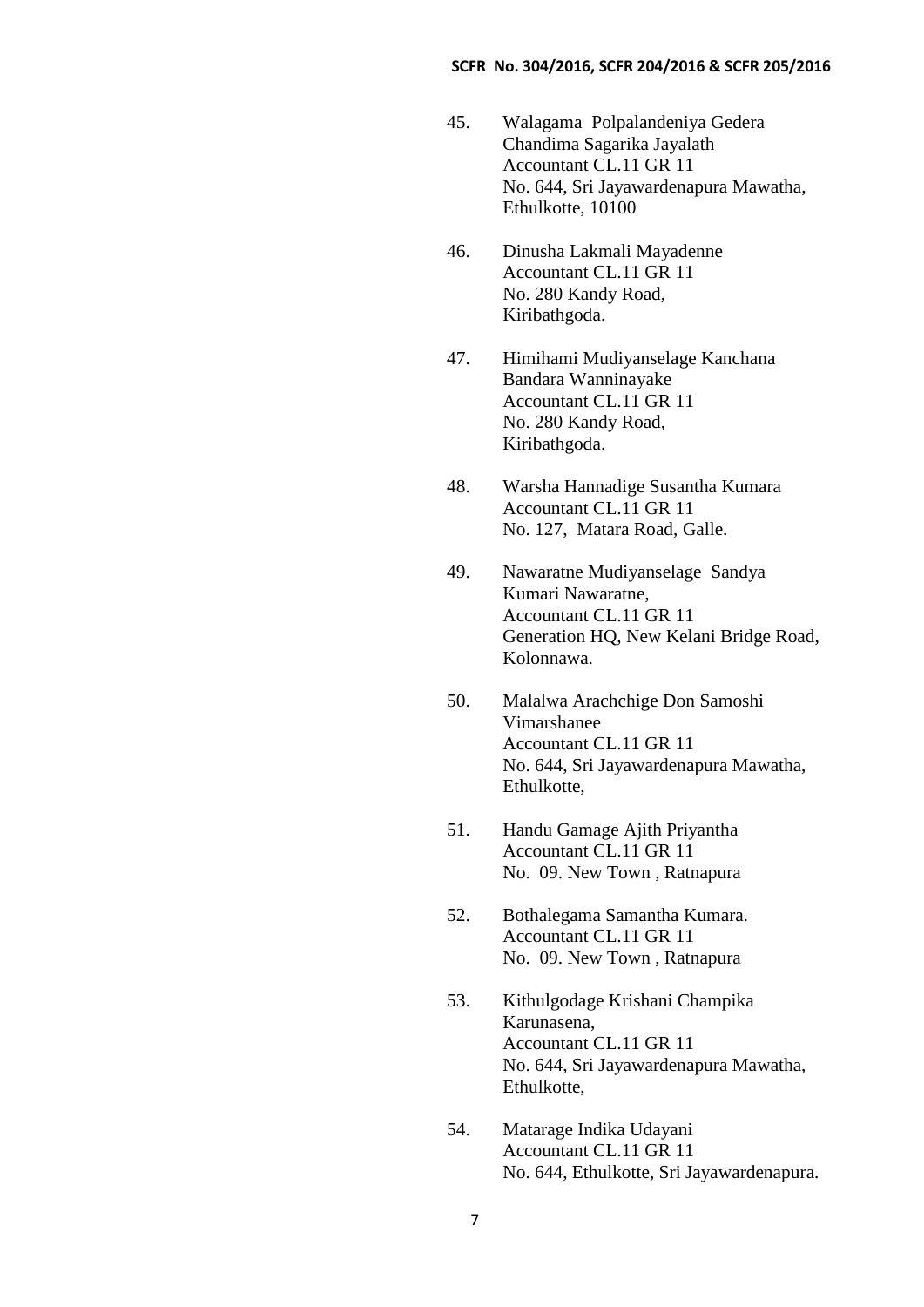- 55. Welivitage Samudya Shashiprabha Welivitage, Accountant CL.11 GR 11 Generation HQ, New Kelani Bridge Road, Kolonnawa.
- 56. Tennakoon Mudiyanselage Dayananda Accountant CL.11 GR 11 Ceylon Electricity Board, No. 04, Springvalley Road, Hndagoda, Badulla.
- 57. Handapangoda MudeligeViraga Nilukshi Handapangoda Accountant CL.11 GR 11 No. 01, Fairline Road, Dehiwala.
- 58. Prasadi Malmi Thranga Wijayasinghe Accountant CL.11 GR 11 No. 608, Galle Road, Ratmalana.
- 59. Katukurunde Kaluarachchi Kalani Kokila Kumari Kaluarachchi Accountant CL.11 GR 11 No. 01, Fairline Road, Dehiwala.
- 60. Kariyawasam Patuwatha Vithanage Kasun Chathuranga Arunadeepa, Accountant CL.11 GR 11 No. 167, Matara Road, Galle.
- 61. Gnanaka Rohan Edirimanne Accountant CL.11 GR 11 No. 608, Galle Road, Ratmalana.
- 62. Jayani Chathurika Handagama, Accountant CL.11 GR 11 No. 644, Sri Jayawardenapura Mawatha, Ethulkotte,
- 63. Bernard Gregory Bartholameusz Accountant CL.11 GR 11 No 04, Spring Valley Road, Hindagoda, Badulla.
- 64. Herath Mudiyanselage Anura Kumarasiri Ethulgama Accountant CL.11 GR 11 No. 6/1, T.B. Panadokke Mawatha Gampola 205200.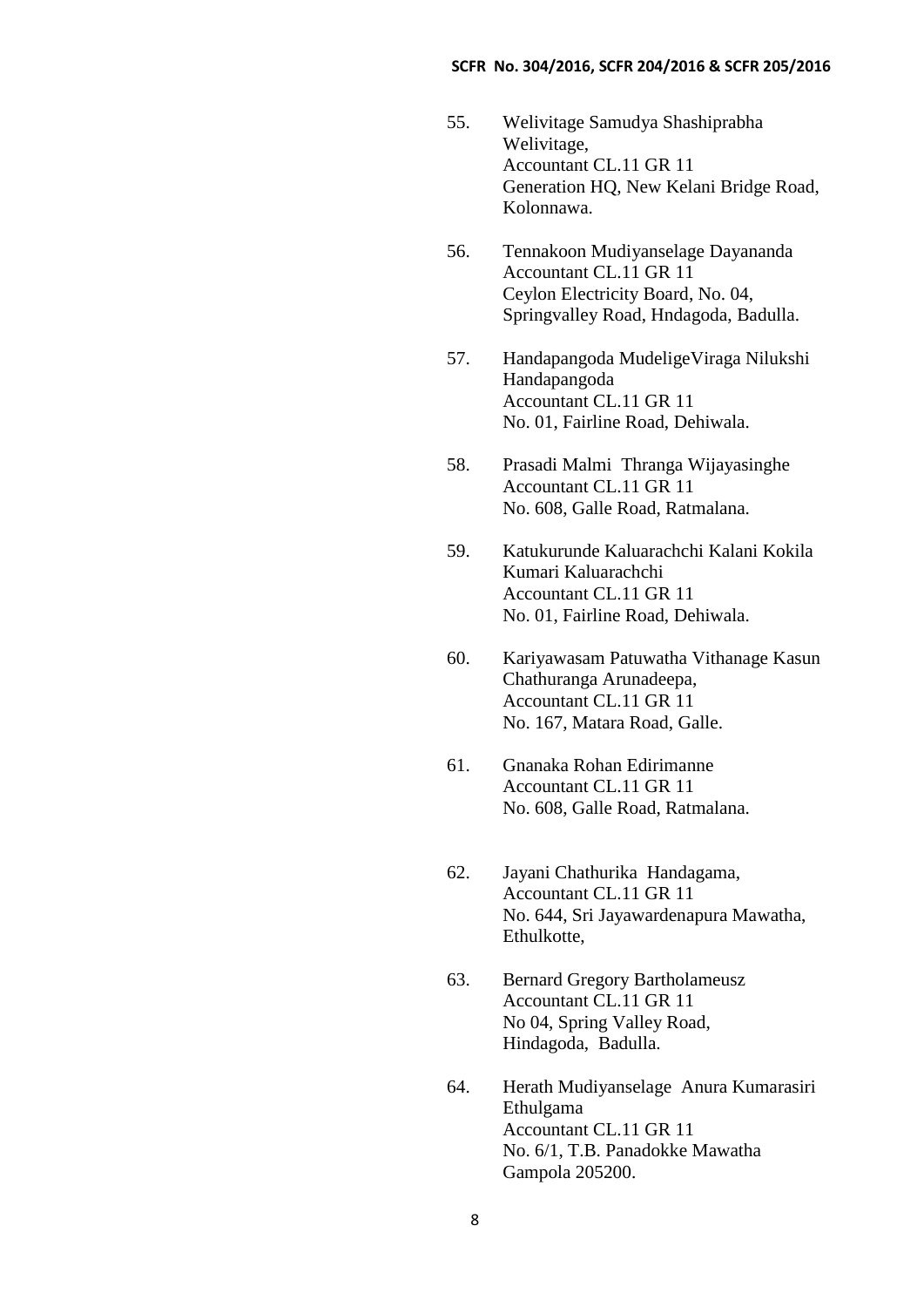- 65. Jainul Abdeen Hamsia Accountant CL.11 GR 11 Ceylon Electricity Board, Kandy.
- 66. Selvaskanthanathan Umakanthan, Accountant CL.11 GR 11 Old Park Road, Chundikuli, Jaffna.
- 67. Don Shanil Hirunika Balasuriya, Accountant CL.11 GR 11 Maithripala Senanayake Mawatha, Anuradhapura New Town Anuradhapura.
- 68. Gorakawela Jayasinghe Nalika Accountant CL.11 GR 11 DGM (NWP)Office Ceylon Electricity Board, Assedduma, Kuliyapitiya.
- 69. Subasinghe Mudiyanselage Janaka Subasinghe, Accountant CL.11 GR 11 DGM (NWP)Office Ceylon Electricity Board, Assedduma, Kuliyapitiya.
- 70. Mulla Vithanage Don Salila Priyanka Accountant CL.11 GR 11 Maithripala Senanayake Mawatha, Anuradhapura.
- 71. Rajikalaa Inpamohan Accountant CL.11 GR 11 Office of the DGM (East) Ceylon Electricity Board Uppuweli, Trincomalee
- 72. Sivalingam Mohawannan Accountant CL.11 GR 11 Office of the DGM (EOSL) Ceylon Electricity Board Uppuweli, Trincomalee.
- 73. Wasantha Thilakasiri Assalaarachchi Accountant CL.11 GR 11 No. 240, Ceylon Electricity Board Trincomalee Coal Power Project High Level Road, Colombo 06.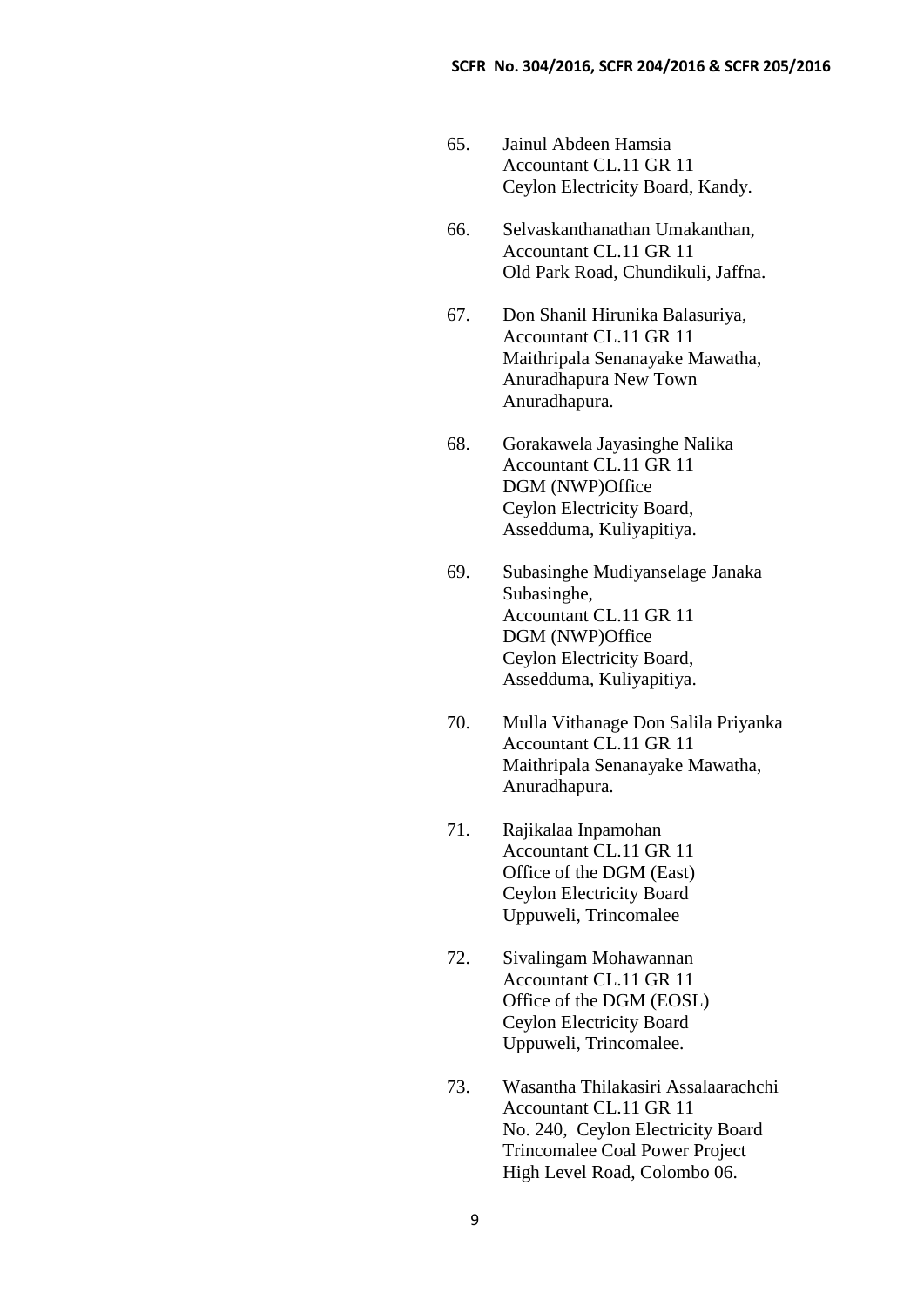- 74. Weerathunga Arachchilage Deepal Lankeshwara Accountant CL.11 GR 11 DGM (IT) Branch Ceylon Electricity Board Head office Colombo 02.
- 75. Maligaspe Koralalage Dhanasekera Gunawardhana, Accountant CL.11 GR 11 Ceylon Electricity Board New Kanchana Building, Getahetta.
- 76. Mudugamuwa Hewage Priyanka Noroshani Jayasinghe, Accountant CL.11 GR 11 Ceylon Electricity Board P.O. Box 540, Colombo 02.
- 77. Liyana Pathirennegelage Peter Kithsiri Bandara, Accountant CL.11 GR 11 Accountant Revenue Branch, W.P.S. 11 Ceylon Electricity Board No. 644, Sri Jayawardenapura Road, Ethulkotte,
- 78. Delpitiya Mudiyanselage Suranjith Athula Delpitiya, Accountant CL.11 GR 11 Ceylon Electricity Board Head office Kandy.

## **Petitioners( SCFR 304/2016)**

**Vs.**

- 1. Hon. Ranjith Siyambalapitiya Minister of Power and Renewable Energy Ministry of Power and Renewable Energy No. 72, Ananda Coomaraswamy Mawatha, Colombo 07.
- 1(a) Hon. Ravi Karunanayake Minister of Power and Renewable Energy And Business Development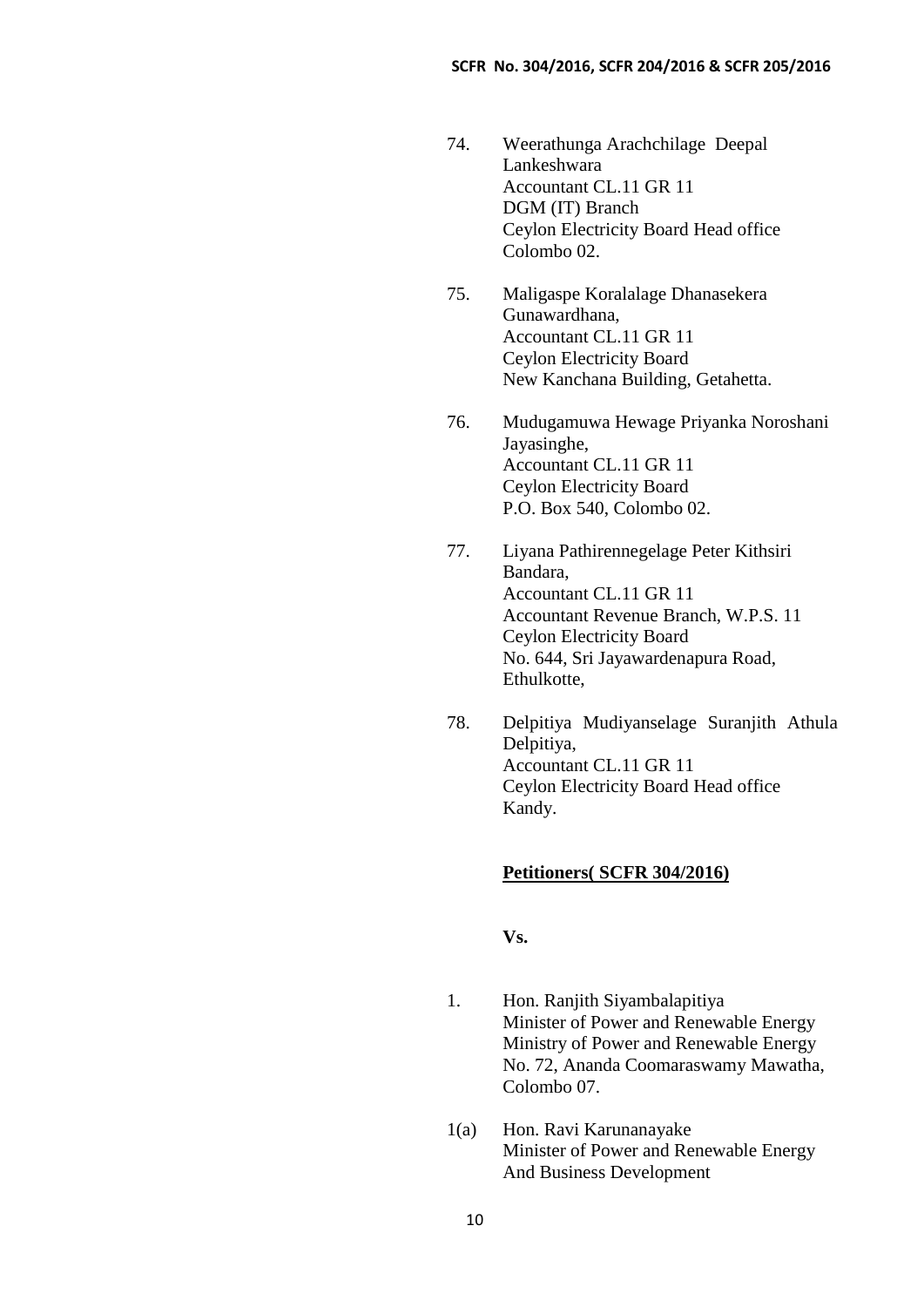Ministry of Power and Renewable Energy And Business Development No. 72, Ananda Coomaraswamy Mawatha, Colombo 07.

- 1(b) Hon. Mahinda Amaraweera, Minister of Power and Energy, Ministry of Power and Energy, No. 72, Ananda Coomaraswamy Mawatha, Colombo 07.
- 2. Dr. B.M.S. Batagoda, Secretary Ministry of Power and Renewable Energy No. 72, Ananda Coomaraswamy Mawatha, Colombo 07.
- 2(a) Mrs. Wasantha Perera, **Secretary** Ministry of Power and Energy No. 72, Ananda Coomaraswamy Mawatha, Colombo 07.
- 3. Ceylon Electricity Board No. 50, Sir Chittampalam A. Gardiner Mawatha, Colombo 02.
- 4. Mr. W.D.A.S. Wijayapala, Chairman, Ceylon Electricity Board No. 50, Sir Chittampalam A. Gardiner Mawatha, Colombo 02.
- 4(a) Mr. W.P. Ganepola, Chairman, Ceylon Electricity Board No. 50, Sir Chittampalam A. Gardiner Mawatha, Colombo 02.
- 4(b) Mr. Rakitha Jayawardena Chairman, Ceylon Electricity Board No. 50, Sir Chittampalam A. Gardiner Mawatha, Colombo 02.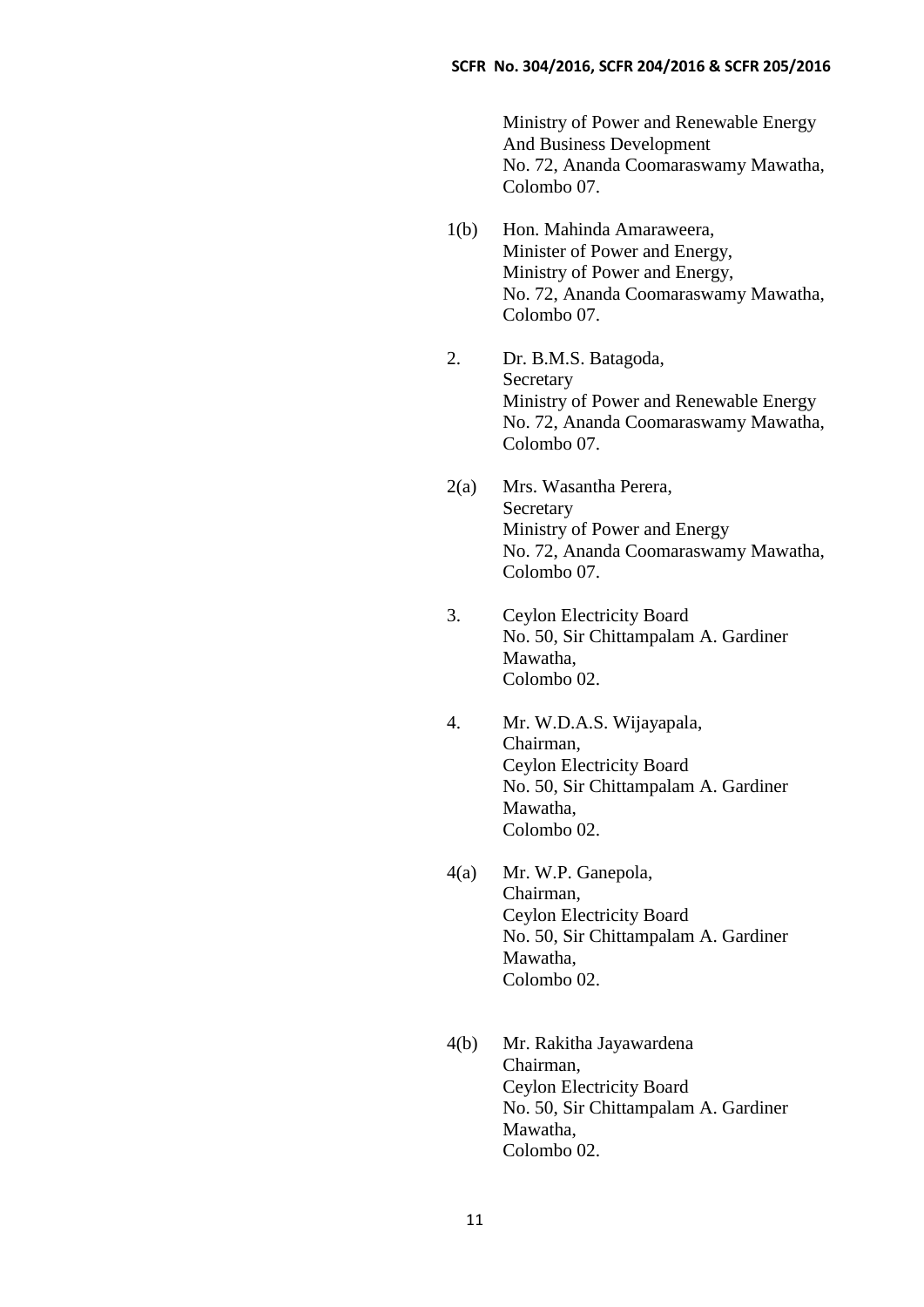- 4(c) Mr. Vijitha Herath, Chairman, Ceylon Electricity Board No. 50, Sir Chittampalam A. Gardiner Mawatha, Colombo 02.
- 5. Mr. W.A. Gamini Wanasekera Vice Chairman, Ceylon Electricity Board No. 50, Sir Chittampalam A. Gardiner Mawatha, Colombo 02.
- 5(a) Mr. Rajive Severajah Vice Chairman, Ceylon Electricity Board No. 50, Sir Chittampalam A. Gardiner Mawatha, Colombo 02.
- 5(b) Mr. Y.G.I. Saman Kumara, Vice Chairman, Ceylon Electricity Board No. 50, Sir Chittampalam A. Gardiner Mawatha, Colombo 02.
- 6. Mr. W.R.G.Sanath Bandara, Working Director Ceylon Electricity Board No. 50, Sir Chittampalam A. Gardiner Mawatha, Colombo 02.
- 6(a) Mr. K.K. Tissa Jinadasa, Working Director Ceylon Electricity Board No. 50, Sir Chittampalam A. Gardiner Mawatha, Colombo 02.
- 7. Mr. T.M.K.B. Tennakoon Member Ceylon Electricity Board No. 50, Sir Chittampalam A. Gardiner Mawatha, Colombo 02.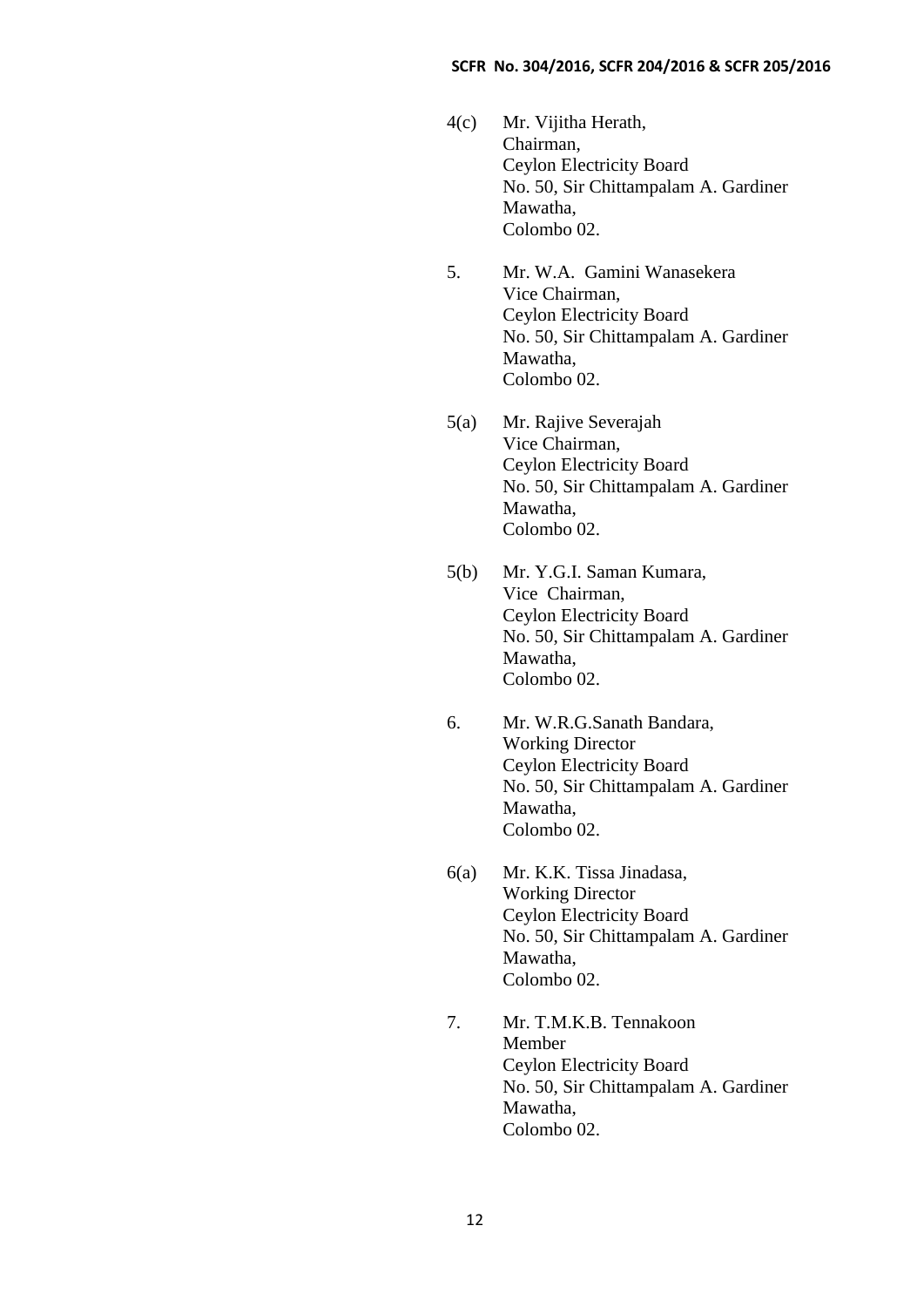- 7(a) Mr. Ranjith Asoka, Member of the Board, Ceylon Electricity Board, No. 50, Sir Chittampalam A. Gardiner Mawatha, Colombo 02.
- 7(b) Mr. M.M. Nayeemudeen, Member of the Board, Ceylon Electricity Board, No. 50, Sir Chittampalam A. Gardiner Mawatha,
- 8. Mr. S.D.A.B. Boralessa, Member Ceylon Electricity Board No. 50, Sir Chittampalam A. Gardiner Mawatha, Colombo 02.
- 8(a) Mr. S.K. Kannangara Member of the Board Ceylon Electricity Board No. 50, Sir Chittampalam A. Gardiner Mawatha, Colombo 02.
- 8(b) Mr. B.K. Jagath Perera Member of the Board Ceylon Electricity Board No. 50, Sir Chittampalam A. Gardiner Mawatha, Colombo 02.
- 9. Mr. R. Semasinghe , Member of the Board, Ceylon Electricity Board No. 50, Sir Chittampalam A. Gardiner Mawatha, Colombo 02.
- (9(a) Mr, Jude Nilukshan Member of the Board, Ceylon Electricity Board No. 50, Sir Chittampalam A. Gardiner Mawatha, Colombo 02.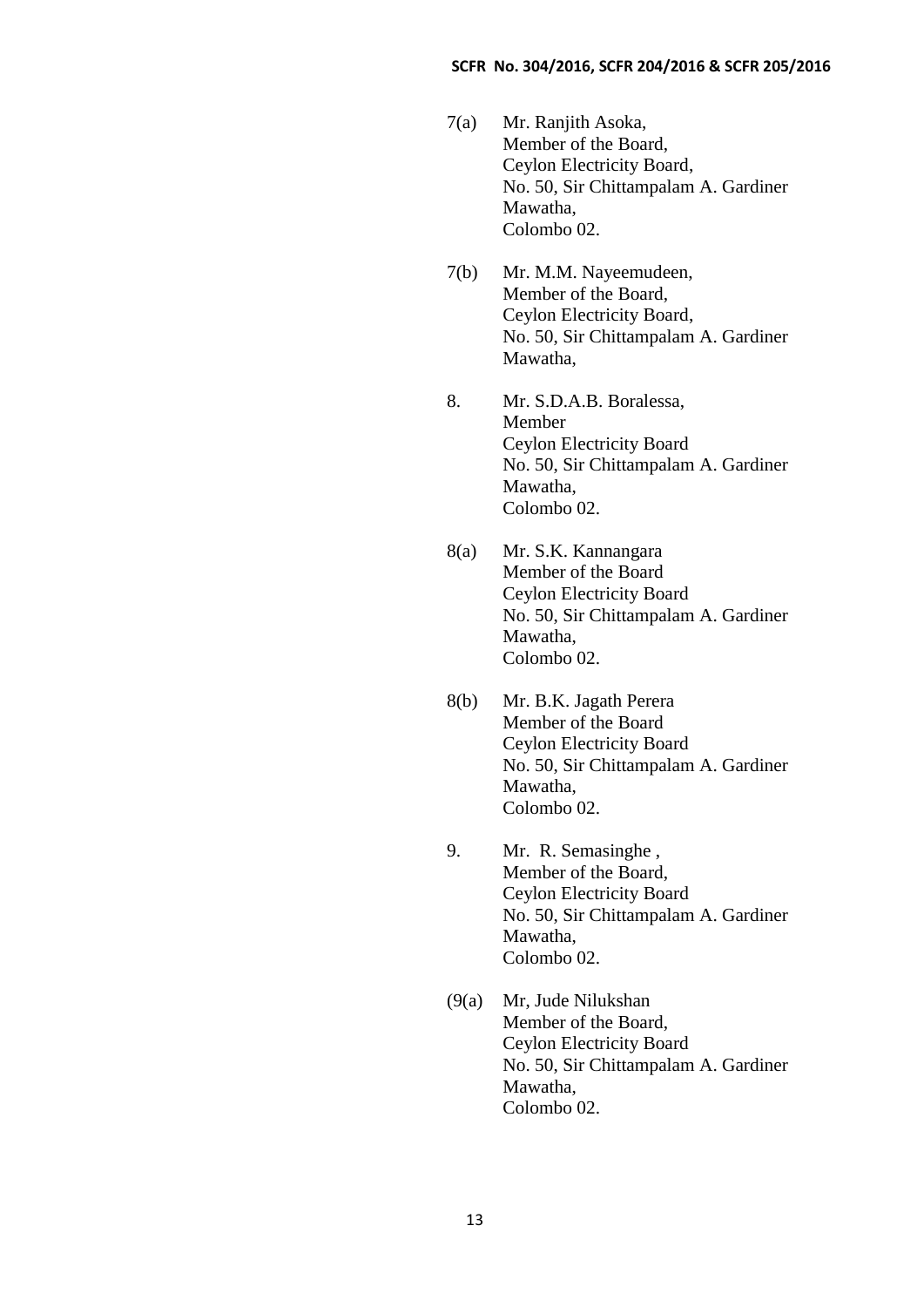- 10. Ms. Jeewani Kariyawasam, Member Ceylon Electricity Board No. 50, Sir Chittampalam A. Gardiner Mawatha, Colombo 02.
- 10(a) Mr. Ruban Wickremarachchi, Member, Ceylon Electricity Board No. 50, Sir Chittampalam A. Gardiner Mawatha, Colombo 02.
- 11. Mr. M.C. Wickremasekera General Manager Ceylon Electricity Board No. 50, Sir Chittampalam A. Gardiner Mawatha, Colombo 02.
- 11(a) Mr. A.K. Samarasinghe General Manager Ceylon Electricity Board No. 50, Sir Chittampalam A. Gardiner Mawatha, Colombo 02.
- 11(b) Mr. S.D.W. Gunawardena, General Manager Ceylon Electricity Board No. 50, Sir Chittampalam A. Gardiner Mawatha, Colombo 02.
- 11(c) Mr. D.D.K. Karunaratne, General Manager, Ceylon Electricity Board No. 50, Sir Chittampalam A. Gardiner Mawatha, Colombo 02.
- 12. Hon. Attorney General, Attorney General's Department, Colombo 12.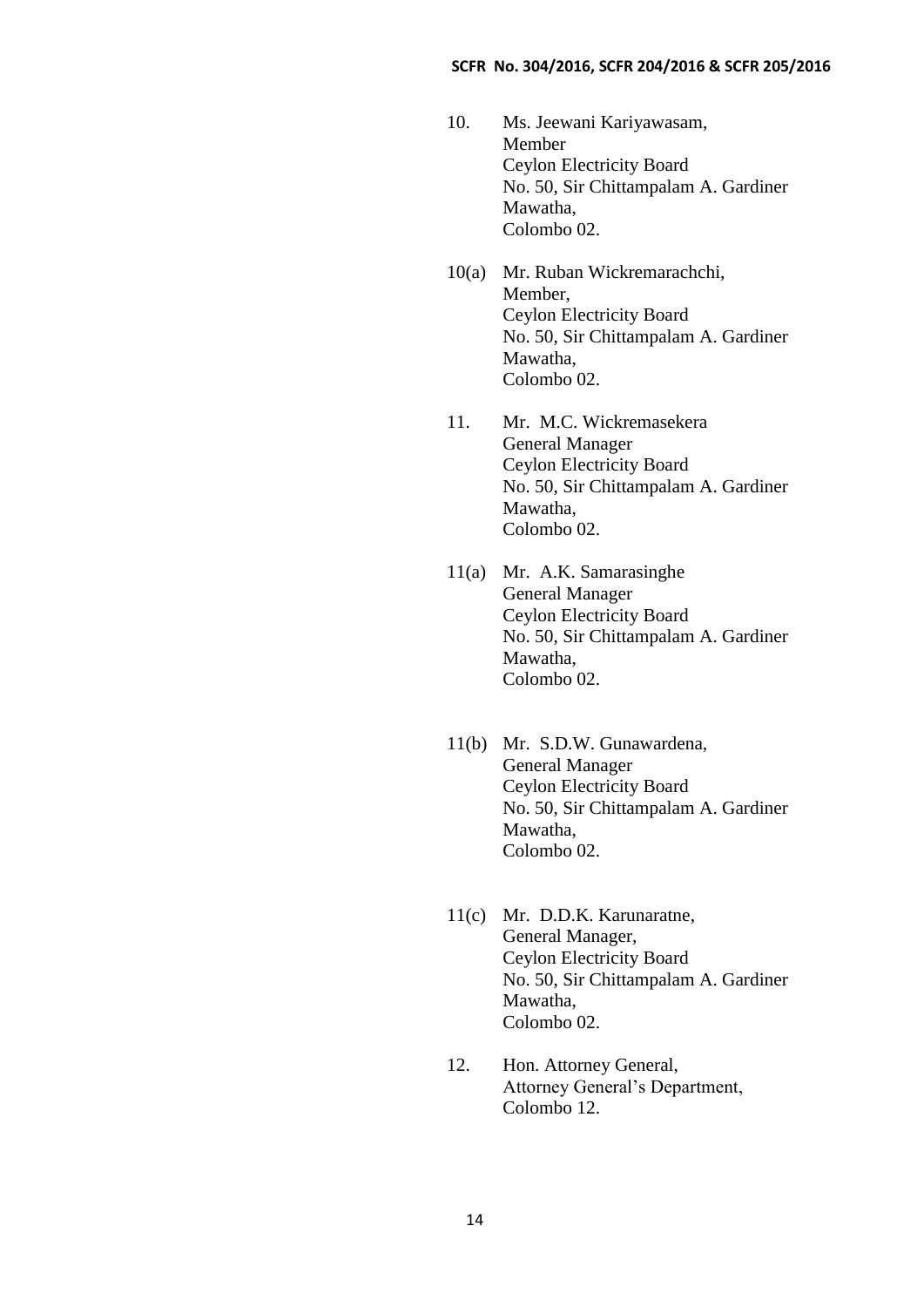- 13. Mr. T.A. Wanniarachchi, President, Ceylon Electricity Board Engineer's Union, Greater Colombo Transmission and Distribution, Loss Reduction Project, Ceylon Electricity Board 17, Bullers Lane, Colombo 07.
- 13(a) Mr. S.W. Kumarawadu, President, Ceylon Electricity Board Engineer's Union, Greater Colombo Transmission and Distribution, Loss Reduction Project, Ceylon Electricity Board 17, Bullers Lane, Colombo 07.
- 14. Mr.K.L.L. Wijeratne, Chairman, National Salaries & Cadre Commission **BMICH** Bauddhaloka Mawatha, Colombo 07.
- 15. Mr. Asoka Jayasekera, Secretary, National Salaries & Cadre Commission BMICH Bauddhaloka Mawatha, Colombo 07.

## **Respondents**

- **SC FR 204/2016** 1. Singappulige Nihal Fernando No. 65K Sri Silwansa Nahimi Mawatha Suriya Paluwa, Aldeniya Kadawatha.
	- 2. Jayasundera Mudiyanselage Dayananda Wijeweera No.  $31/22$ ,  $1<sup>st</sup>$  Lane Temple Road, Maharagama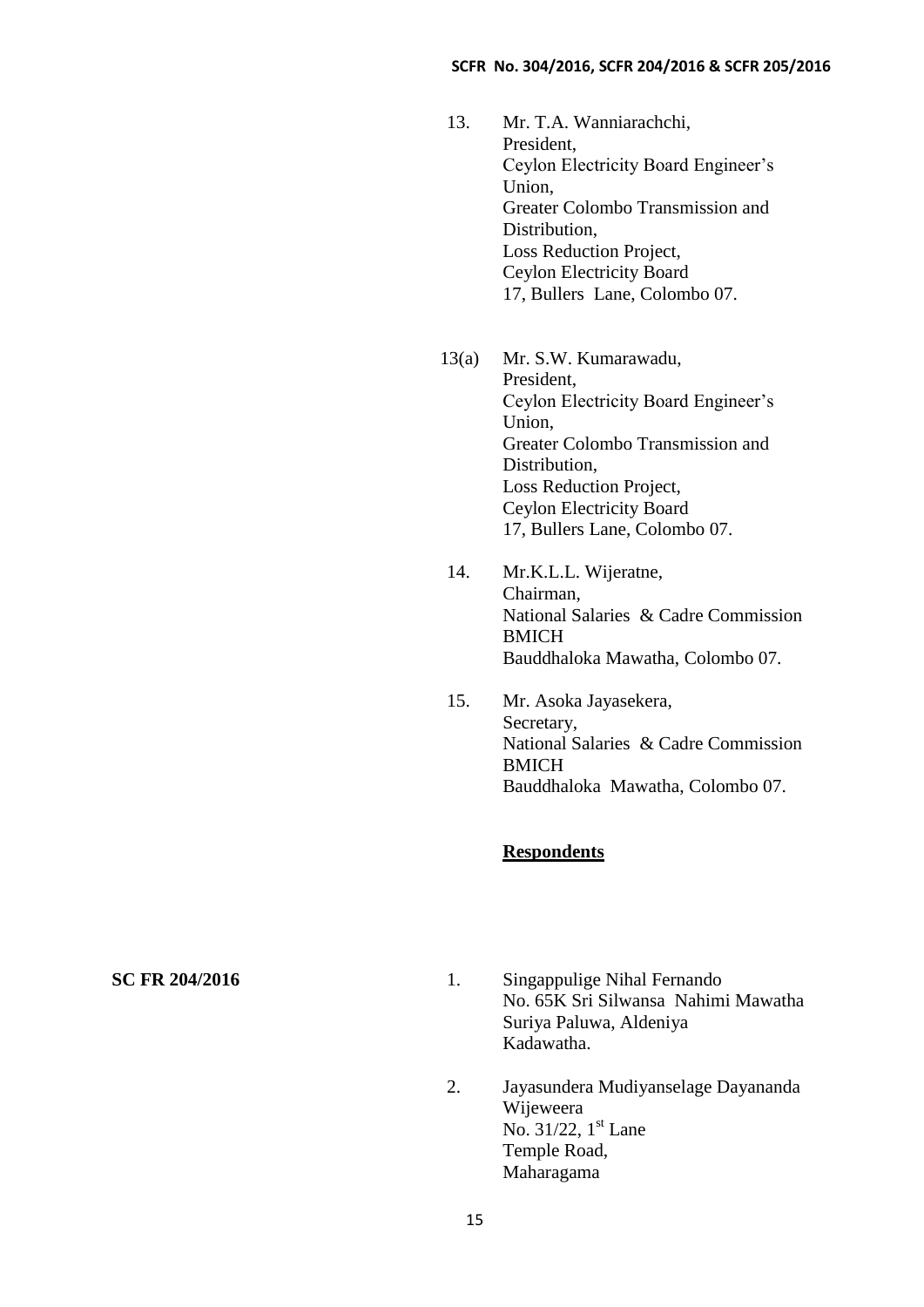3. Tissa Kumara Liyanage No. 8, Isuru Uyana 11, Kalutara.

## **Petitioners**

**Vs.**

1. Hon. Ranjith Siyambalapitiya Minister of Power and Renewable Energy Ministry of Power and Renewable Energy No. 72, Ananda Coomaraswamy Mawatha, Colombo 07.

And 14 others.

## **Respondents(In SCFR 204/2016)**

**SC FR 205/2016** 1. Dinesh Vidanapathirana Attorney-at-Law No. 166 ½, Hulftsdorp Street Colombo 12.

## **Petitioner**

**Vs.**

01. Hon. Ranjith Siyambalapitiya Minister of Power and Renewable Energy Ministry of Power and Renewable Energy No. 72, Ananda Coomaraswamy Mawatha, Colombo 07.

And 14 others.

## **Respondents (SCFR 205/2016)**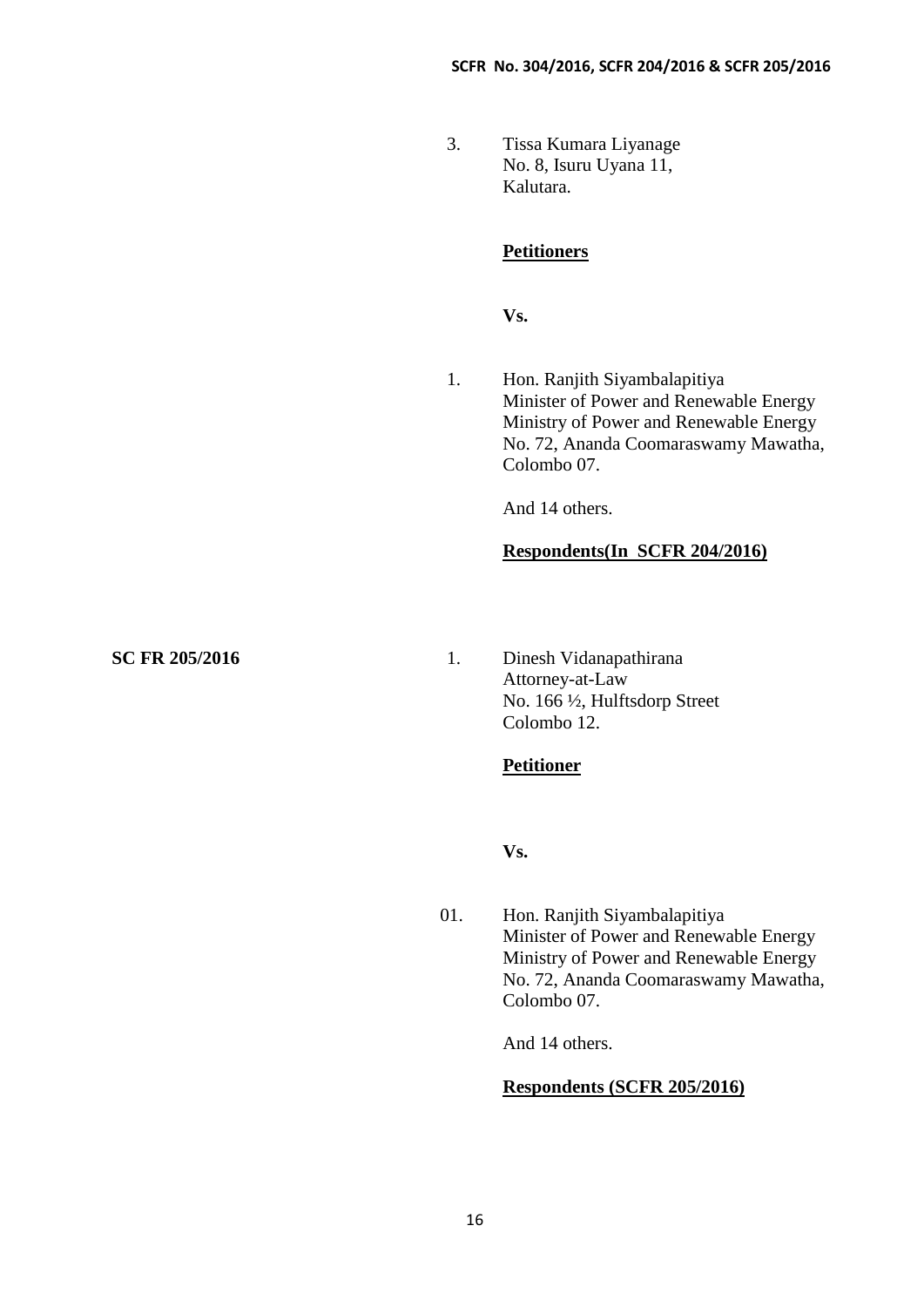| <b>Before</b> |                      | Jayantha Jayasuriya, PC, CJ                                                                                                     |
|---------------|----------------------|---------------------------------------------------------------------------------------------------------------------------------|
|               |                      | L.T.B.Dehideniya, J                                                                                                             |
|               |                      | S. Thurairaja, PC, J.                                                                                                           |
| Counsel       | $\ddot{\cdot}$       | Romesh de Silva, PC with Shanaka Cooray instructed by Dinesh<br>Vidanapathirana for the Petitioners.                            |
|               |                      | Ms. Varunika Hettige, DSG for the 1 <sup>st</sup> to 12 <sup>th</sup> and 14 <sup>th</sup> and 15 <sup>th</sup><br>Respondents. |
|               |                      | Faiz Musthapa, PC with Ms. Thushani Machado instructed<br>by H.C. de Silva for the $13th$ Respondent.                           |
|               |                      |                                                                                                                                 |
| Argued on     | $\ddot{\phantom{a}}$ | 08 <sup>th</sup> September, 2020                                                                                                |
| Decided on    | $\ddot{\cdot}$       | 18.03.2021                                                                                                                      |

## **Jayantha Jayasuriya, PC, CJ**

SC FR Applications 304/2016, 204/2016 and 205/2016 were taken up together with the agreement of the parties as the impugned conduct in all these applications is the same. Counsel made submissions focusing on SC FR 304/2016 and all parties in all three connected matters agreed to abide by the Judgement delivered in SC FR 304/2016.

In SC FR 304/2016, seventy-eight Petitioners have invoked the jurisdiction of this Court under Article 126 of the Constitution. All of them are accountants by profession and are employees of the Ceylon Electricity Board (hereinafter also referred to as CEB). They are members of the 'Ceylon Electricity Board Accountants' Association'. The Petitioners had been holding different positions at senior executive category within the Accounts and Audit Service of the Ceylon Electricity Board, at the time they invoked the jurisdiction of this Court under Article 126 of the Constitution. They hold different positions with different classes, grades and salary scales. Such classes, grades and salary scales are, namely; Class I Special at K Special salary scale, Class I at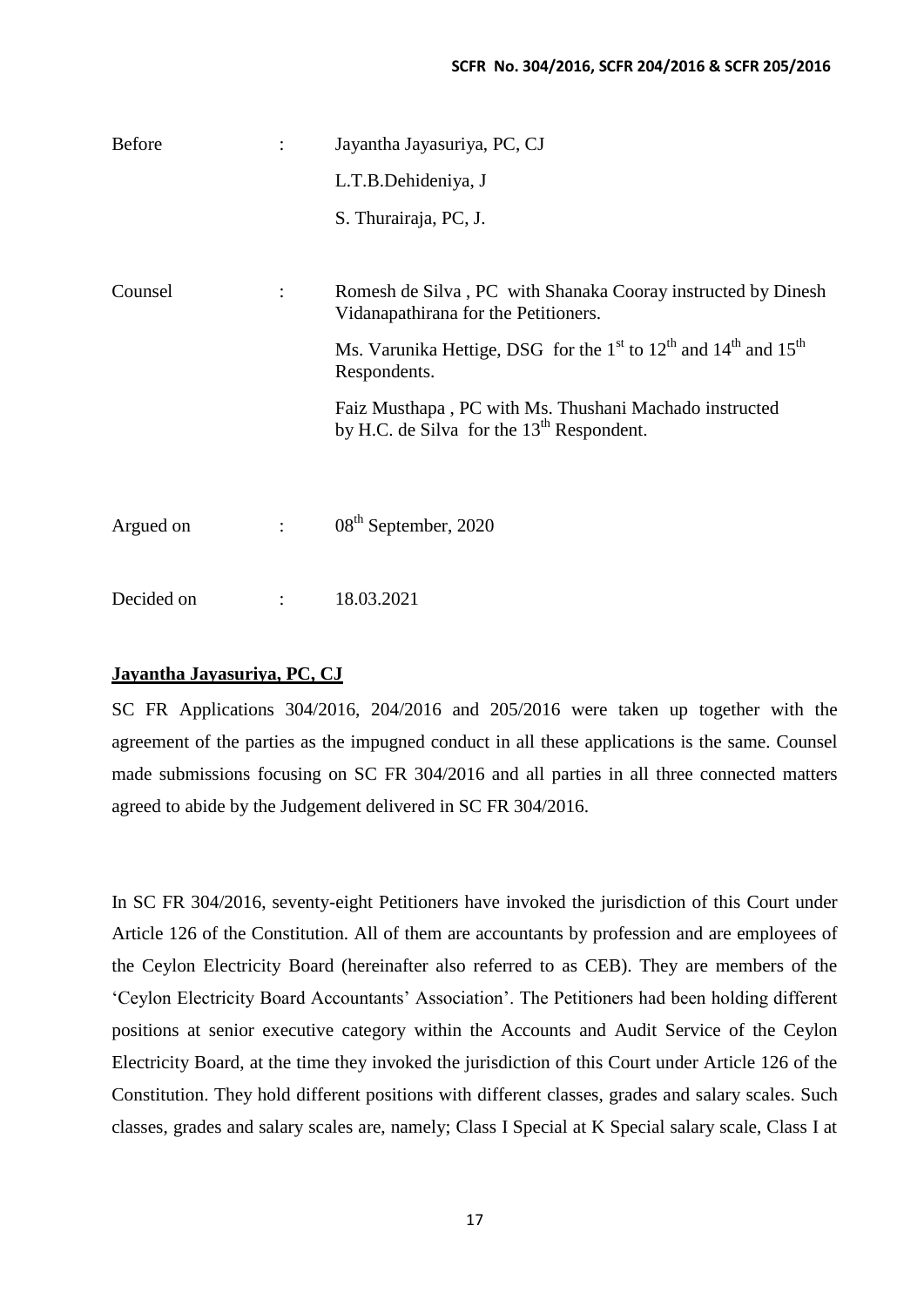K1 salary scale, Class II Grade 1 at K2 salary scale, Class II Grade II at K3 salary scale and Class II Grade II at K4 salary scale.

The Petitioners contended that the criteria for the appointment and recruitment, and the promotion of employees of the CEB at Senior Executive Level are regulated by the General Manager's Circular No 2002/GM/32(1)/Policy titled "Schemes of Recruitment and Promotions For Senior Executive Categories". Petitioners contended that the aforesaid scheme was applicable to employees from key categories of employment including, the Engineering Service, Human Resources Service and Ancillary Services. They contend that all employees at Senior Executive Level at the CEB are placed at different salary scales depending on the class and the grade they are at within a single salary structure namely "K structure" irrespective of the specific service they belong to. In other words, under the scheme in place no distinction is made on the basis of the specific service they belong to when they are holding positions at the same class and grade within the stipulated salary scale.

The Petitioners further contended, that they entertained a legitimate expectation to be placed within a common salary structure irrespective of the Service they belong to. It is their contention, that the creation of a distinct salary scale named "E-salary scale" and a "Unified Engineering Service" applicable only to Engineers who are working at the Senior Executive Grades in the CEB is violative of their Right to equality guaranteed under Article 12(1) and Freedom of occupation guaranteed under Article  $14(1)(g)$  of the Constitution.

The 13<sup>th</sup> Respondent in this matter is the President of the Ceylon Electricity Board Engineer's Union. The CEB is cited as the  $3<sup>rd</sup>$  Respondent and the  $4<sup>th</sup>$  Respondent is the Chairman of the CEB. Objections to the Petitioner's application were filed by way of affidavits of the  $4<sup>th</sup>$  and  $13<sup>th</sup>$ Respondents. They contended, that the Petitioners have failed to establish any violation of their rights and furthermore, the acts of none of the Respondents have violated the Fundamental Rights of any of the Petitioners. It is their contention, *inter alia,* that there was no common scheme of recruitment and promotion for employees from different services within the CEB. However, they contend that employees from different services were placed within a common salary scale called K-salary scale. They further contend that the creation of the Unified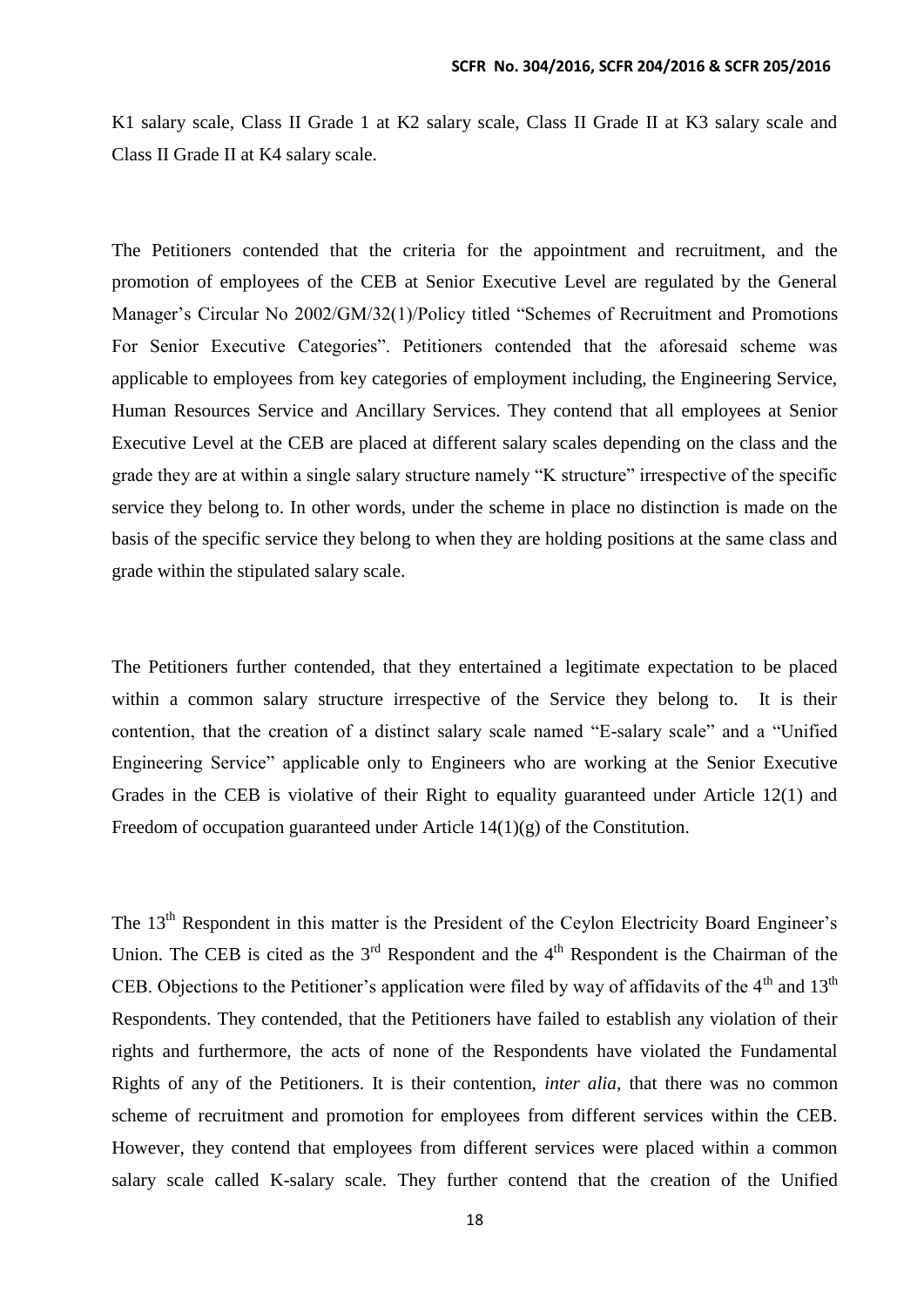Engineering Service and the E-salary scheme for the employees of the Unified Engineering Service is a reasonable classification based on intelligible differentia.

Furthermore, the Respondents by way of a preliminary objection contend, that the application of the Petitioners' should be dismissed *in limine* as it is time-barred. Further they claim that the Petitioners have failed to cite all necessary parties; they suppressed and / or misrepresented material facts and the application is futile in view of the supervening events.

Of these objections I propose to consider the objection of time-bar, first.

It is the contention of the Petitioners, *inter alia* that their rights were violated due to:

'*the continuous payment of salaries to the engineers employed by the 3rd Respondent, under and in terms of the impugned Circular No 2014/GM/46/Pers purportedly dated 27/11/2014'*  (emphasis added).

According to the material placed before this Court, the Board of Directors of the 3<sup>rd</sup> Respondent at the meeting held on 26 November 2014 has approved the creation of the Unified Engineering Service with the E-Salary scale applicable to the said Service and thereafter on 27 November 2014, the General Manager of the  $3<sup>rd</sup>$  Respondent was directed to issue necessary circular instructions to give effect to the aforesaid decision of the Board of Directors. However, it was only on  $8<sup>th</sup>$  January 2015 the administration of the CEB informed its employees regarding the creation of the unified service for engineers and the E-Salary Scale, for the first time. Thereafter, the said circular had been first withdrawn and thereafter re-issued on the following day, namely on the  $09<sup>th</sup>$  January 2015. Petitioners contend that the salaries of all engineers, senior engineering assistants and engineering assistants have been paid on the basis of the impugned circular, from the month of January 2015.

It is pertinent to note that, it is *after a period of nineteen months* from the date on which the Petitioners became aware of the impugned circular and the payment of salaries based on the said circular did take place, for the first time; the Petitioners filed papers in the present application. More particularly, it was on the  $0.5<sup>th</sup>$  *September 2016*, that the Petitioners filed papers before this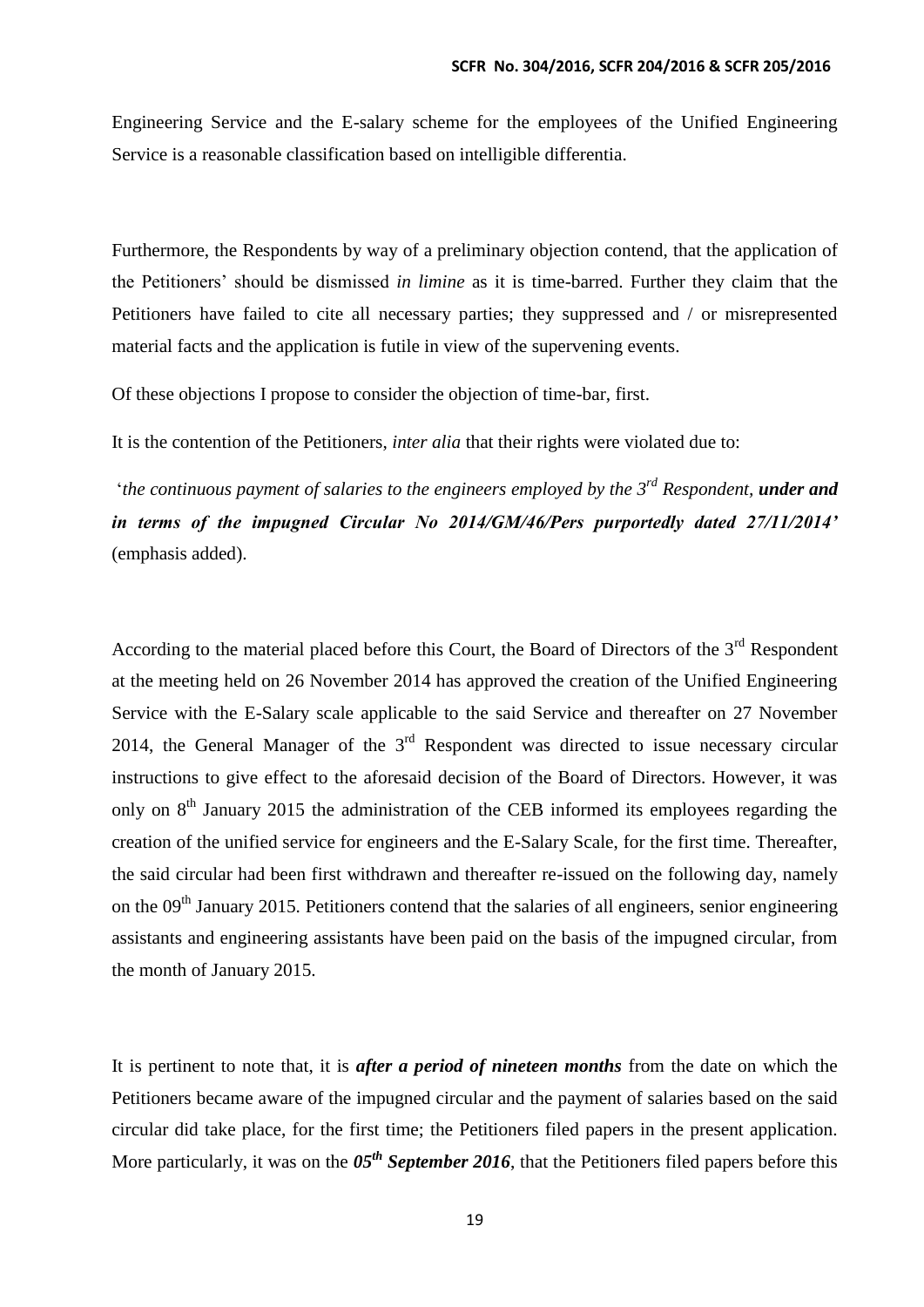Court in the present application. Hence, the Respondents' contend that the petitioners' application is time-barred. The other two connected matters namely SC FR 204/2016 and SC FR  $205/2016$  were filed on  $17<sup>th</sup>$  June  $2016$  – two and half months prior to the application under consideration.

The  $13<sup>th</sup>$  Respondent at the first given opportunity pleaded in these proceedings that the application is time barred and moved Court that the application be dismissed *in limine*. Limited objections dated  $14<sup>th</sup>$  September 2016, amended limited objections dated  $20<sup>th</sup>$  September 2016 and the objections dated  $24<sup>th</sup>$  November 2016 filed by the  $13<sup>th</sup>$  Respondent do raise the issue of time-bar as a preliminary objection. Limited objections filed on  $1<sup>st</sup>$  September 2016 in SC FR 204/2016 and SC FR 205/2016 also raise time-bar as a preliminary objection.

Article 126(2) of the Constitution provides that an application on an alleged infringement or an alleged imminent infringement of a fundamental right should be made to the Supreme Court within one month from the date of the administrative or executive action due to which such infringement is alleged to have taken place or alleged to be taking place. Jurisprudence of this Court establishes that the time limit of one month set out in Article 126(2) is mandatory and noncompliance with it would result in the dismissal of such application due to lack of jurisdiction to entertain such delayed applications. However, this Court had, further recognised that an extension of this mandatory one-month time period could be granted in certain circumstances. One such circumstance is the situations in which the principle *lex non cogit ad impossiblia* can be invoked due to the circumstances in a particular case. It is also pertinent to note that this Court had accepted that the calculation of one-month period should begin not from the date of the occurrence of the alleged infringement but from the day the petitioner becomes aware of the alleged infringement. Furthermore, this Court had also recognize that the time period of one month should be deemed to commence only after the Petitioners had a reasonable opportunity to complete the preparatory work which was essential to formulate and file their application, in applications which have been filed in public interest.

Justice Prasanna Jayawardane PC in **Demuni Sriyani De Soyza** *et al* **v Dharmasena Dissanayake** *et al***, SC FR 206/2008, SC minutes of 09<sup>th</sup> December 2018, with the other two**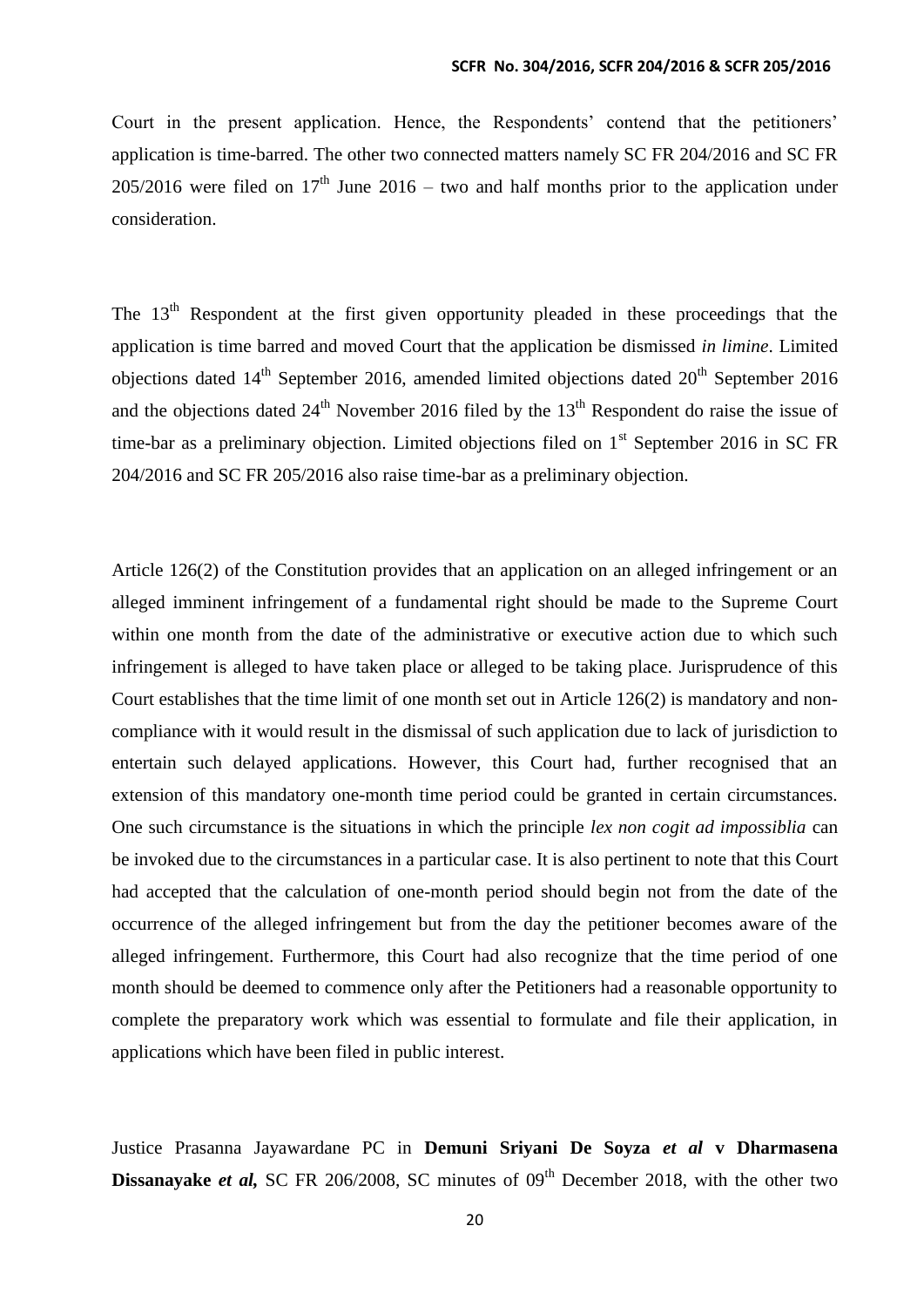judges agreeing with him, cited with approval judgments of this Court<sup>1</sup> and recognized the aforementioned dicta applicable in relation to the issue of time-bar in the context of Article 126(2) of the Constitution.

It is common ground that the e-mails of  $8<sup>th</sup>$  and  $9<sup>th</sup>$  January 2015, conveyed the impugned decision reached on  $27<sup>th</sup>$  November 2014. The application under consideration has been filed in this Court on  $5<sup>th</sup>$  September 2016, well outside the one-month time period stipulated under Article 126(2) of the Constitution. It is on this basis that the Respondents claim that this application is time-barred. However, the Petitioners refute this contention. The Petitioners claim that there is a 'continuing violation' of the Petitioners' rights in this matter and each instance in which salaries are paid to the members of the Unified Engineering Service, based on the impugned decision, a violation of the Rights of the Petitioners occurs. They have pleaded *"that all engineers of the CEB have been paid their monthly salaries from January 2015 up to August 2016 on the basis of the decisions contained in the impugned Circular No 2014/GM/46/Pers purportedly dated 27/11/2014 hereinbefore marked as P8a, whilst the Petitioners and those similarly circumstanced, have not been paid an equivalent amount as paid to the engineers employed in the same grade as the Petitioners, by the 3rd Respondent"*. The Petitioners contend, therefore, that the application is not time barred.

The Petitioners further contended that this Court in its decision in **Ceylon Electricity Board Accountant's Association v Hon Patali Champika Ranawaka** *et al*, [SC FR 18/2015, SC minutes of 03.05.2016] already has held that there is a continuing violation of rights in this matter.

It is pertinent to note that **Ceylon Electricity Board Accountant's Association,** SC FR 18/2015 (supra) is an application made by a trade union which invoked the jurisdiction of this Court on

1

<sup>&</sup>lt;sup>1</sup> Edirisuriya v Navaratnam [(1985) 1 SLR 100], Illangaratne v Kandy Municipal Council [1995 BALJ Vol. **VI Part 1 p. 10], Mutuweeran v The State [5 Sri Skantha's Law Reports 126], Ramanathan v Tennekoonn [1988 2 CALR 187], Siriwardane v Rodrigo [(1986) 1 SLR 384], Namasivayam v Gunawardane [(1989) 1 SLR 394], Saman v Leeladasa [(1989) 1 SLR 1], Ukwatta v Marasinghe [SC FR 252/2006, SC minutes of 15.12.2010], Gamethige v Siriwardene [(1988) 1 SLR 384], Goonatilake v Piyadigama [SC FR 219/2015, SC minutes of 30.01.2014], Alawala v The Inspector General of Police [ SC FR 219/2015, SC minutes of 15.02.2016].**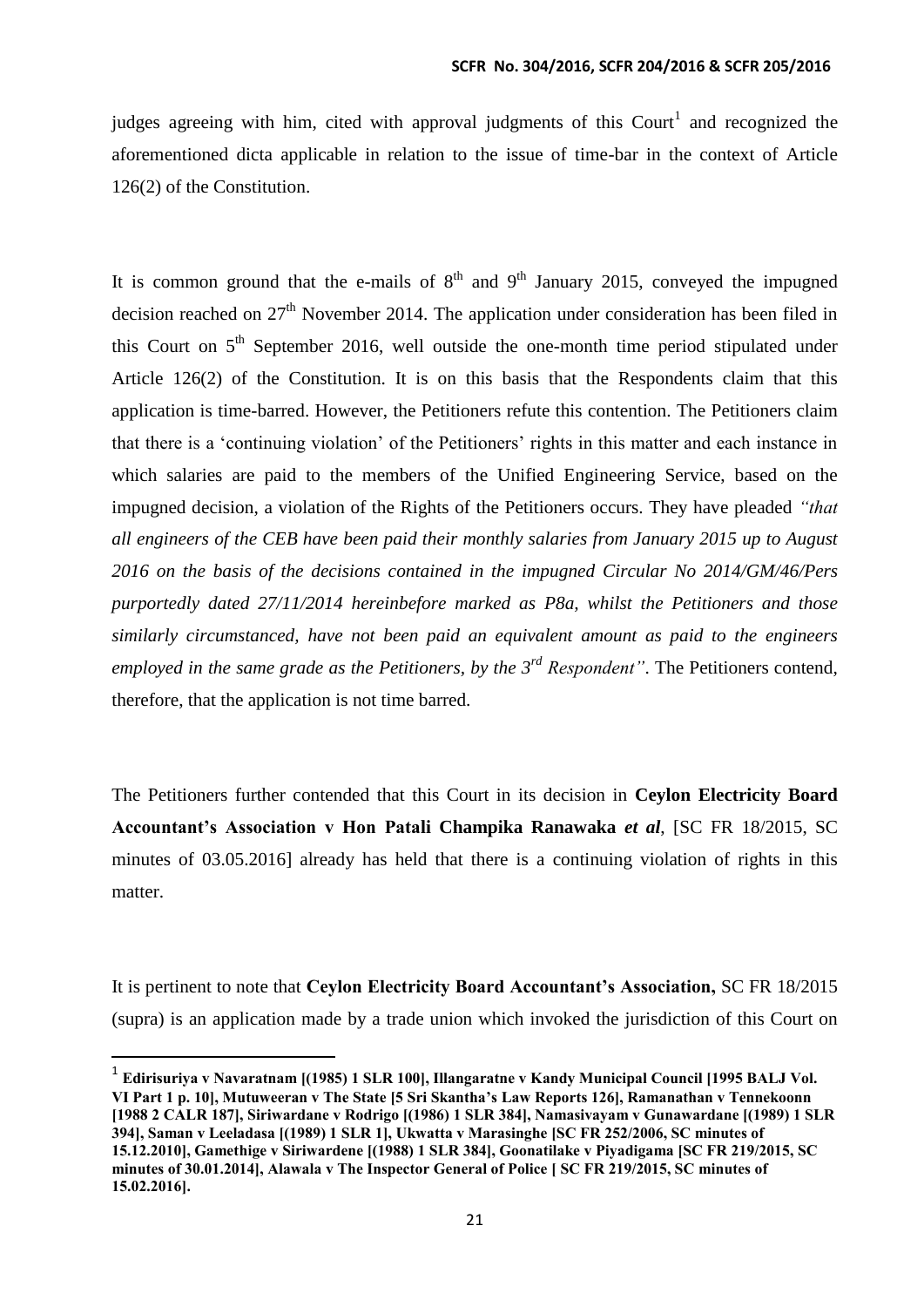the basis of an alleged infringement of Rights of the members of the petitioner union due to the *"decisions contained in Circular No 2014/GM/46/Pers, purportedly dated 27/11/2014"* (the same decision impugned in the present application). The application in SC FR 18/2015 had been filed on  $6<sup>th</sup>$  February 2015. The Respondents in the aforementioned application by way of a preliminary objection contended that the petitioner union has no *locus standi* and therefore moved that the application be dismissed *in limine*. The Court having considered submissions of all the parties held;

*"that in the absence of a specific provision permitting a Trade Union to institute action on behalf of its members, the Petitioner Union cannot have and maintain this application on behalf of its members in terms of Article 17 read with Article 126(2) of the Constitution"* ,

and dismissed the petitioner's application.

However, it is pertinent to note that the Court having dismissed the application, further proceeded to observe;

*"This order does not however preclude a person who has in fact suffered an injury by reason of actual continuous violation of his fundamental rights, bringing an action against the Respondents for judicial remedy. The Court is mindful that it would be disastrous for the rule of law, if such person is prevented from bringing action, for it would be open to the State or a public authority to act with impunity beyond the scope of its power or in breach of a public duty owed by it".* (page 15 of the judgment).

The contention of the Petitioners, in the present application, that the violation complained in these proceedings is a 'continuous violation' is partly based on the last mentioned dicta of this Court, in the previous application.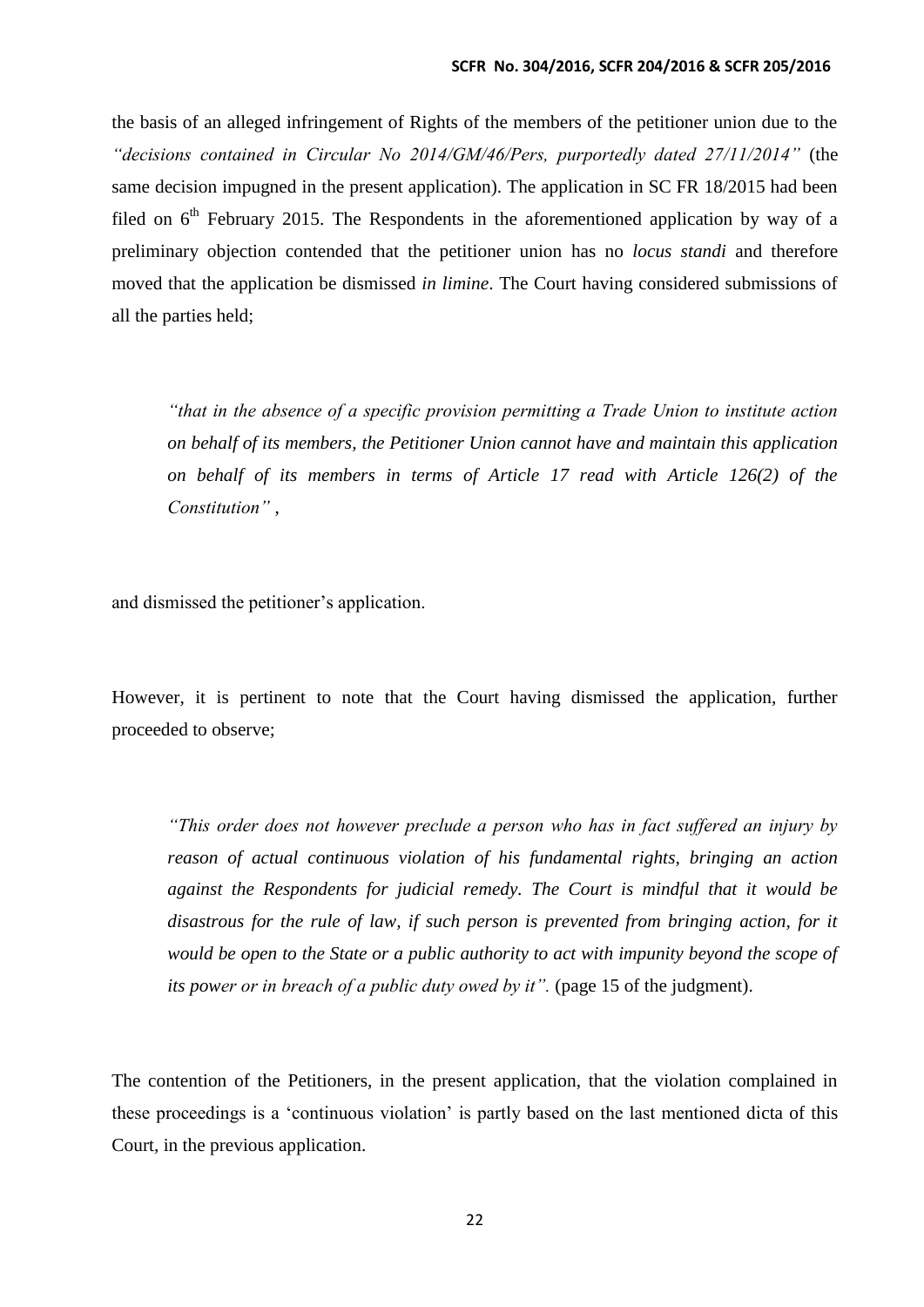It is pertinent to observe that the respondents in SC FR 18/2015 had urged four grounds in support of their preliminary objection. They are the *'locus standi'* of the petitioner, the unique status of the petitioner namely that it is neither a natural nor a juristic person, failure to name necessary parties and; the suppression and / misrepresentation of material facts. The Order of this court dated 03.05.2016 focuses solely on one of those grounds namely the *'locus standi'* of the petitioner trade union. There is no material available before this Court to conclude that any of the parties made submissions drawing the attention of the Court on the nature of the violation alleged by the petitioner trade union, in the course of their submissions on *'locus standi'*. The Order of this Court in the aforesaid application also does not reflect that the 'nature of the alleged violation' was an issue that was focused, in the course of submissions by the parties. Furthermore, the observation of this Court in the aforesaid Order, that

"*This order does not however preclude a person who has in fact suffered an injury by reason of actual continuous violation of his fundamental rights, bringing an action against the Respondents for judicial remedy";*

neither reflects the nature of the material it took into consideration in making this observation nor the reasons for such observation.

I am mindful of the strong views expressed by this Court in the aforesaid Order, but unable to accept the contention that this Court had already determined that the violation alleged in these proceedings is a 'continuing violation'. Furthermore, I am of the view that the Petitioners contention that the aforesaid Order of this Court provides a basis for the Petitioners to invoke the jurisdiction of this Court on the premise of a 'continuing infringement' is devoid of merit.

*"The rulings of the Supreme Court is not scriptural sanction but is of ratio-wise luminosity within the edifice of facts where the judicial lamp burns the legal flame."*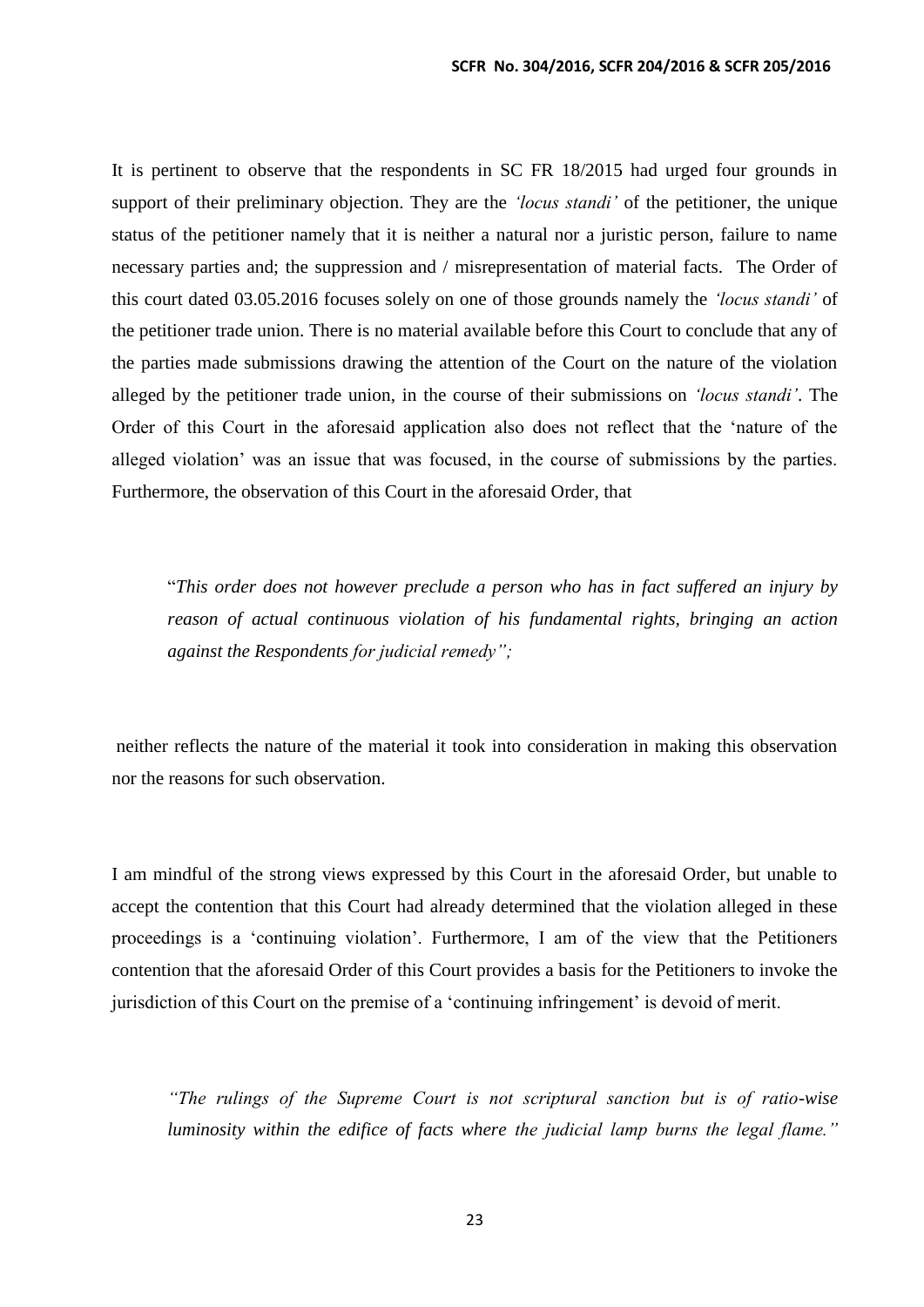[**Ceylon Electricity Board Accountant's Association,** SC FR 18/2015 (supra) at page 14].

However, it remains the duty of this Court to consider the nature of the violation alleged in the present application, independent of the failure or success of the contention that this Court in its previous Order had already decided that the alleged violation is a 'continuous violation'.

This Court in **Demuni Sriyani De Soyza** (supra) in the context of the one-month time limitation stipulated in Article 126(2), observed;

*"There is another development in the interpretation and application of Article 126(2) which should be mentioned here. That is, the principle that, in appropriate circumstances, this Court may be inclined to consider whether it should extend the time limit of one month beyond the date on which an infringement of Fundamental Rights commenced, if that infringement is of a continuing nature"* (at page 13).

Justice Prasanna Jayawardena PC, in **Demuni Sriyani De Soyza** (supra), having considered a series of judgments of this Court<sup>2</sup>, in deciding whether a particular violation is 'continuing' in nature recognised the difference between a *'continuing infringement'* and the *'continuing effect of a decision/s taken on a particular day which immediately affect a person or decide his alleged rights'.* It is his Lordship's view that the acts or conduct falling in to the latter category mentioned hereinbefore would not constitute a 'continuing violation' of rights. His Lordship Justice Jayawardena with the other two judges agreeing with him held;

**.** 

<sup>2</sup> **Sasanasiritissa Thero v De Silva [1989 (2) SLR 356], Jayasinghe v The Attorney-General [1994 (2) SLR 74], Wijesekera v The Attorney-General [2007 (1) SLR 38], De Silva v Mathew [ SC FR 64/2009, SC minutes of 27.03.2014], Wijesekera v Lokuge [SC FR 342/2009, SC minutes of 10.06.2011], Lake House Employees Union v Associated News Papers of Ceylon LTD [SC FR 637/2009, SC minutes of 17.12.2014], Gunaratne v Sri Lanka Telecom [1993 (1) SLR 109], Dayaratne v National Savings Bank[2002 (3) SLR 116]**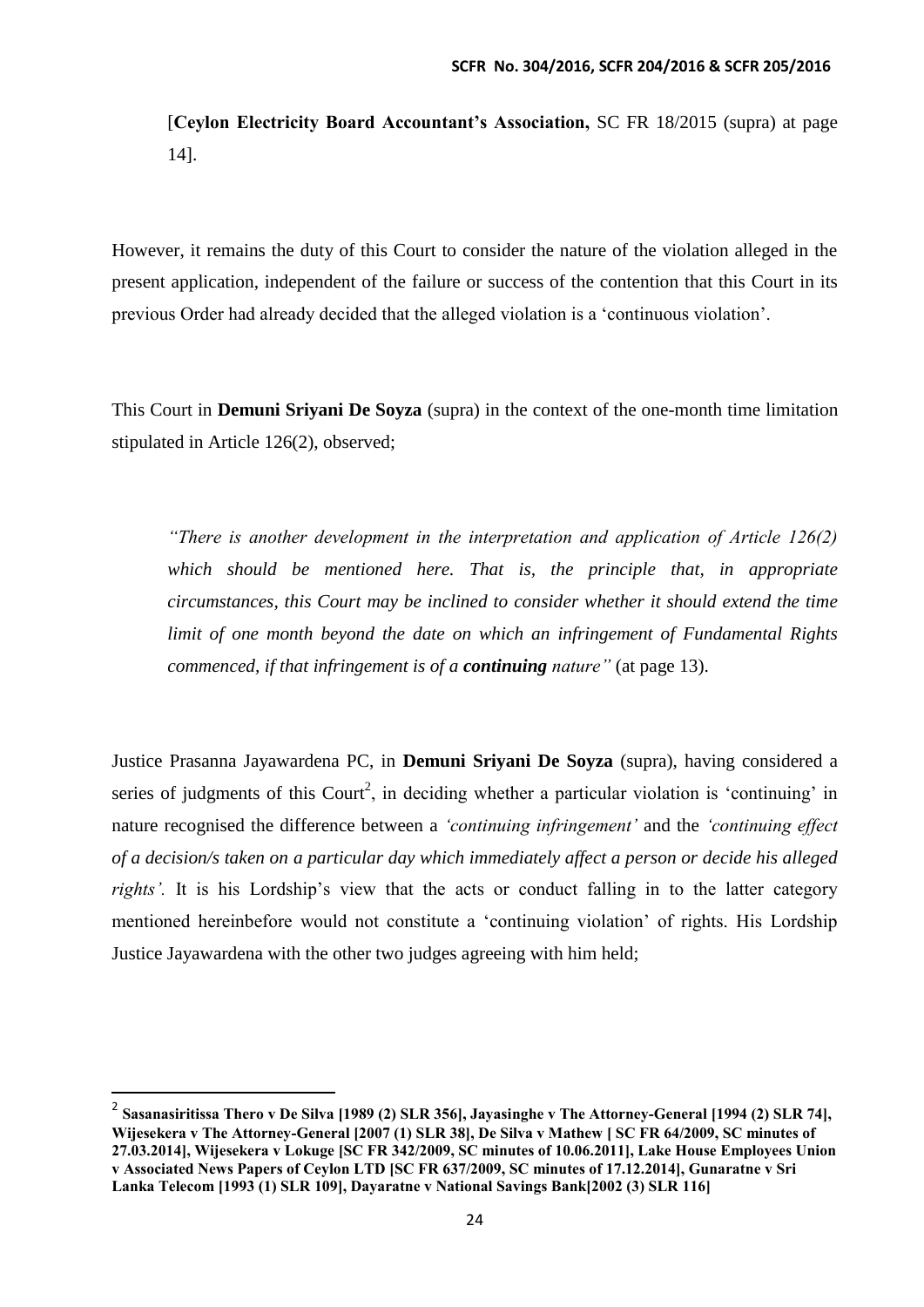*"An infringement can be constituted by a single, distinct and 'one-off' act, decision, refusal or omission. However, some other infringements can be constituted by a series of acts, decisions, refusals or omissions which continue over a period of time. It is only the second type of infringement which can be correctly identified as a 'continuing infringement'.*

*It seems to me that, the essential characteristic of a 'continuing infringement' which is constituted by an act or decision is that, such act or decision or similar acts or decisions are taken several times throughout the period the infringement continues. There is a series of acts or decisions, each of which infringe the Petitioner's Fundamental Rights, which occur through out the period of the infringement. The result is a 'continuing infringement' in relation to which the time period of one month starts on the day last such act is done or decision is taken. It should be understood that, the type of decision contemplated here is, usually a decision taken for the first time on a particular set of facts and not a decision affirming a previous decision"* (at page 17).

Furthermore, this Court made a distinction between the cases where an infringement is a 'refusal or omission' to perform an act which should be done. The Court was of the view;

*"where the infringement consists of the refusal or omission to perform an act that should be done, the infringement will be a continuing one as long as the refusal remains in force or the omission persists and the time period of one month specified in Article 126(2) will start on the day on which the such refusal is made and becomes known to the Petitioner or omission to perform the act becomes known to the Petitioner"* (emphasis added) [**Demuni Sriyani De Soyza** (supra) page 17-18].

When the aforementioned dicta of this Court is taken in the context of the facts of this application under consideration, it is important to note that the Petitioners contention as reflected in paragraphs 63, 65, 66 and 67 and prayers (b) and (c) of the Petition, that their Fundamental Rights are violated is mainly based on the fact that *"the continuous payment of salaries to the*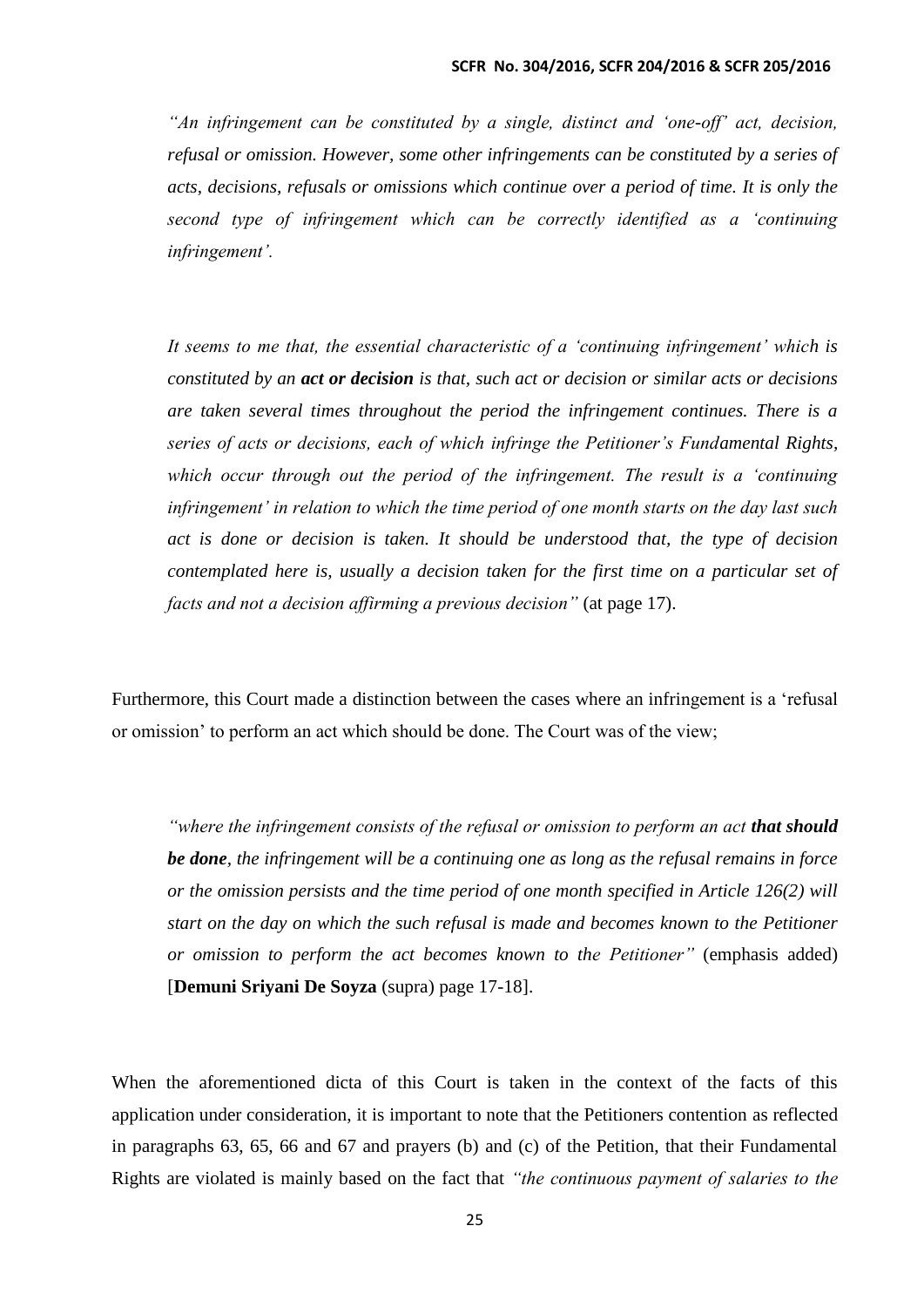*engineers employed by the 3rd Respondent, under and in terms of the impugned circular No 2014/GM/46/Pers purportedly dated 27/11/2014 …………..and by the continuous non-payment of an equivalent salary to the Petitioners who are in the same grade as the aforesaid engineers"*.

However, the Petitioners based on the pleadings in paragraph 60 and 62 and as prayed for by prayer (d) of the Petition, move Court to declare *"that the decision as contained in Circular …………. to introduce a 'Unified Engineering Service' and / or an 'E-Scale' applicable only to the engineers, senior engineering assistants and engineering assistants of the 3rd Respondent as most recently given effect to by the payment of salaries on the 24th of August, 2016 is a violation and / or continuing violation of the petitioners fundamental rights…"*

Therefore, the core decision the Petitioners are challenging is the decision that is reflected in Circular No 2014/GM/46/Pers. It is through this Circular that the 'Unified Engineering Service' and 'E-Salary Scale' were created and adopted. Material placed before this Court establishes that the aforesaid Circular was initially published by the e-mails dated  $8<sup>th</sup>$  January 2015 and  $9<sup>th</sup>$ January 2015. All the engineers, senior engineering assistants, and engineering assistants of the  $3<sup>rd</sup>$  Respondent had been paid their salaries in accordance with the above impugned decision, from the salary for the month of January 2015. It is abundantly clear that the payment of salaries as per 'E-Scale', which commenced from the month of January 2015, is solely based on the decision reflected in the impugned decision in Circular No 2014/GM/46/Pers. It is in giving effect to the impugned Circular that the payment of salaries based on 'E-Scale' had taken place. Therefore, the continuous payment of the salaries on a monthly basis is the effect of the decision in the impugned circular. Such monthly payments cannot be considered a new or a continuing infringement of rights as the alleged infringement of rights had taken place by the creation of the 'unified engineering service' and the adoption of 'E-Salary Scale' for the employees who fall into the aforesaid service. It is the Respondent's contention that the establishing a distinct unified service for engineers and adopting E-Salary Scale is justified as such distinction is based on intelligible differentia. In my view non-payment of salaries to others who do not fall within the classification of the 'unified engineering service', based on E-Salary Scale, **is not an** *'omission of an act that should be done'* by the 3<sup>rd</sup> Respondent (CEB), unless and until the Court holds that the Petitioners are also entitled to be paid their salaries on the same scale, namely E-Salary Scale.